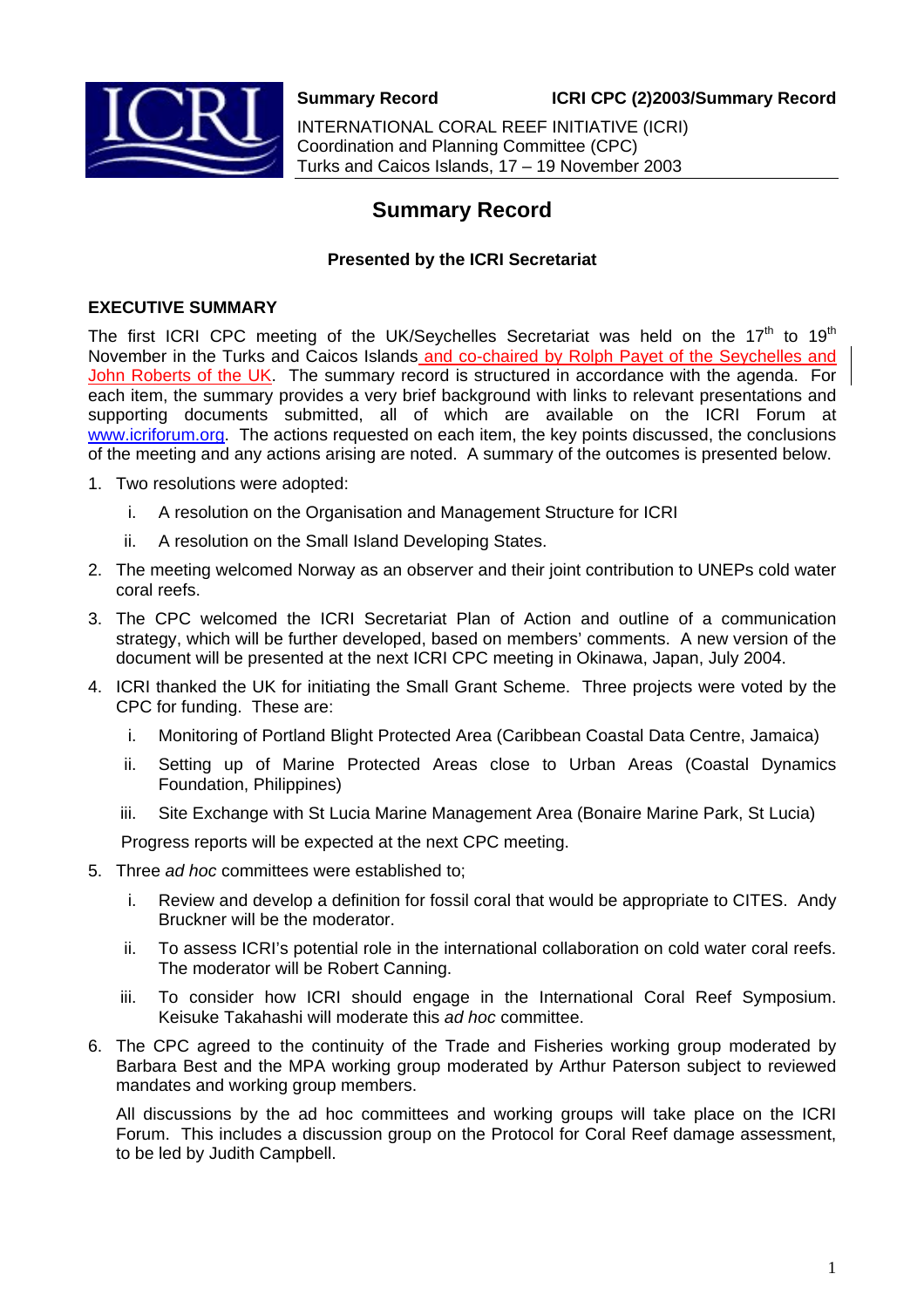- 7. The White Water 2 Blue Water Initiative received the support of the meeting for its positive contribution to integrated coastal watershed and marine management and to building effective partnerships to protect coral reefs and associated ecosystems in the Wider Caribbean region.
- 8. The meeting welcomed the IMM/DFID/IOC publication "Poverty and Reefs", which, for the first time approaches management and conservation of coral reefs from the perspective of the poor.
- 9. ICRI agreed to combine with other partners to organise coral reef side events at key meetings.
- 10. UNEP-WCMC will produce a selection of pertinent information to assist ICRI members in the communication of ICRI objectives and recruitment of new members.
- 11. ICRI Secretariat will maintain a list on the ICRI Forum, of on going resolutions and decisions, working groups and ad hoc committees, the time-scale of reporting, terms of reference and an indication of progress made.
- 12. ICRI Forum continues to provide a vital tool for ICRI and after an online training session ICRI members were encouraged to register and visit the ICRI Forum regularly.
- 13. The Secretariat agreed that the number of CPC meetings during the term of the UK/Seychelles Joint Secretariat be reduced to three. The second is proposed for the  $3-4<sup>th</sup>$  July 2004, in Okinawa, and the third for February 2005 in the Seychelles.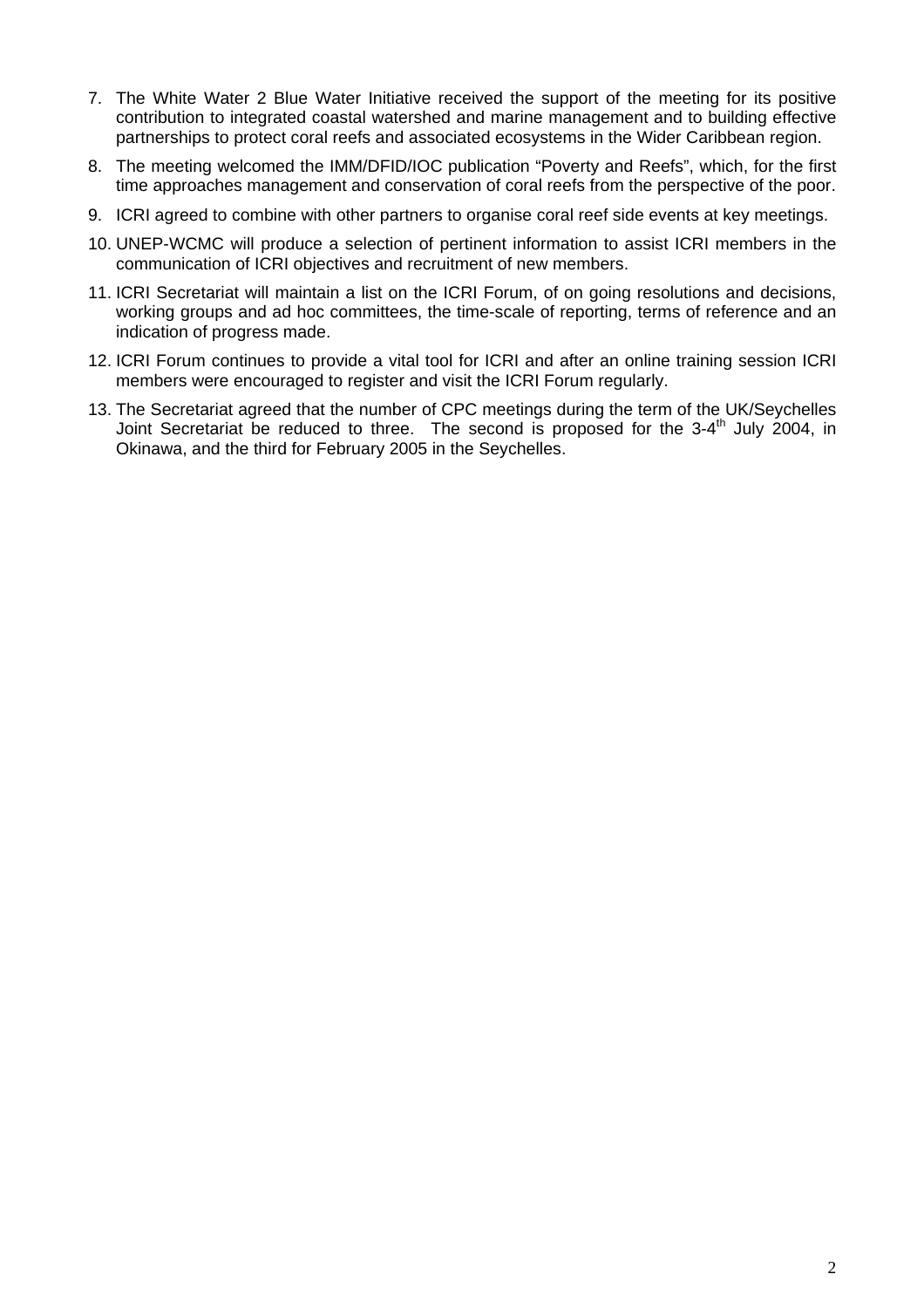# **CONTENTS**

Summary record

Annex 1: [Agenda](http://www.icriforum.org/secretariat/doc/revised_agenda_1103.pdf)

Annex 2: [Resolution on the Organisation and Management Structure for ICRI](http://www.icriforum.org/secretariat/doc/cpc1103/Resolution_Organization_final.pdf)

Annex 3: [Resolution on the Small Island Developing States.](http://www.icriforum.org/secretariat/doc/cpc1103/Resolution_SIDS_final.doc)

Annex 4: [List of participants](#page-28-0) and [List of participants Absent with Apology](#page-30-0)

## **1.0 - OPENING OF MEETING**

## *1.1 Invocation and opening remarks*

1. On behalf of the Turks and Caicos Islands, Judith Campbell welcomed all participants. She stressed the importance of coral reefs to the Turks and Caicos Islands in terms of the goods and services that they provide particularly coastal protection and fisheries. She drew attention to the 80% of coral reef damage occurring in Caribbean and highlighted the current threats to local reef systems.

## *1.2 Welcome address by Chief Minister of TCI*

2. The Chief Minister of the Turks and Caicos Islands, the Honourable Michael Misick, welcomed ICRI members to the Turks and Caicos, expressing his delight at the choice of location for this meeting and the pertinence of the subjects to be discussed to the Islands given their dependence on their 118km of fringing reef.

## *1.3 Adoption of the Agenda*

3. The draft agenda of the meeting was adopted with the following changes:

- i. Agenda item 6.2 on White Water to Blue Water was moved up the agenda to before agenda item 2.
- ii. The following participants were granted a slot for their report under agenda item 9.3, 'Matters arising from Members' Reports': Andy Hooten on behalf of World Bank, Nyawira Muthiga of Kenya for an Eastern African report and Magarita Astralaga from the Ramsar Secretariat.
- iii. Clive Wilkinson informed the chairs of the 2 reports that he wanted to present and was granted a slot under agenda 7.6
- iv. A copy of the agenda is at Annex 1.

## **2.0 - MATTERS ARISING FROM THE LAST MEETING**

## *2.1 - Final endorsement of the Resolution on the Organisation and Management Structure for ICRI*

Supporting document: [ICRI CPC \(2\)2003/2.1/1](http://www.icriforum.org/secretariat/doc/cpc1103/Resolution_Organization_final.pdf)

4. Following detailed discussion of the Resolution for Organisation and Management Procedures for ICRI at the previous CPC meeting in Gland, May 2003, amendments were proposed and discussed through the ICRI Forum. The Resolution was brought to this meeting to be finalised and endorsed. Discussion was re-opened for Articles 1, 5, 7 and 10 only. The endorsed document ('the Resolution') will be open to review after a 2- year period to assess its impact and any need for modifying the Articles.

5. In discussion the following points were made:

i. **Article 1 –** Subsequently to the meeting France had submitted to ICRI Secretariat the amendments to Article 1.1 regarding membership categories for ICRI. In the light of France not being present, the US delegation suggested a compromise on paragraph (ii), which was retained to ensure inclusion of states/ economies with coral reefs, not in the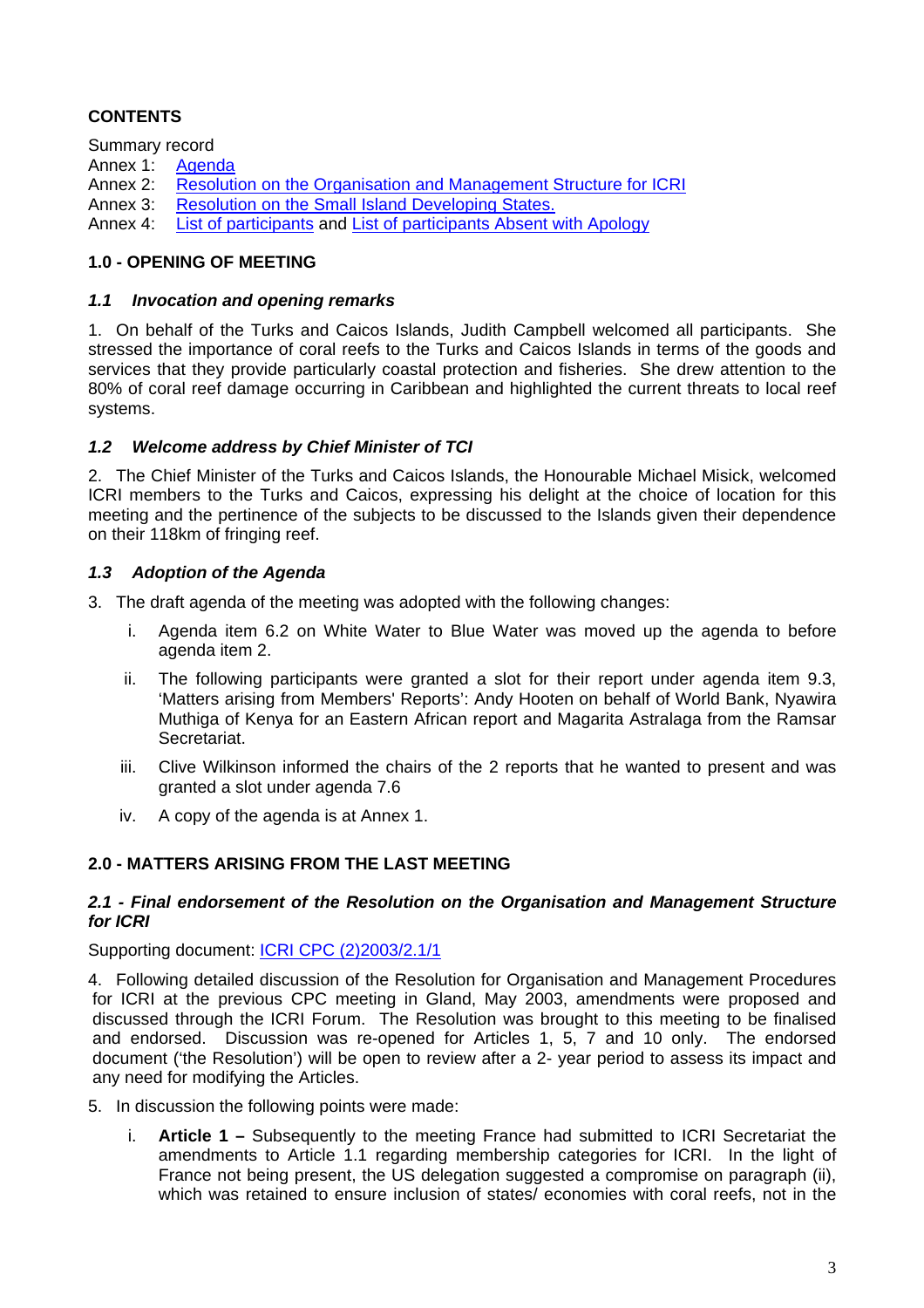UN system, such as Taiwan. Paragraph (iv) was also retained to ensure the inclusion of non national public agencies. Paragraph (vi) concerning the inclusion of the private sector was deleted. Members were keen not to exclude the private sector entirely and so wish to take the definition of NGO in its broadest sense as a compromise to the suggested amendment. It was agreed by the meeting that the subject of membership and in particular how to incorporate private sector involvement into ICRI will be an area to revisit in future meetings or when there is significant interest from a private company.

- ii. **Article 5** requires consolidation to provide a more structured overview of the Executive Authorities responsibilities. Two additions were agreed upon to emphasise (i) the role of ICRI in supporting the ICRS when they fall into the term of the EA, and (ii) a call that the EA be responsible for taking ICRI decisions and actions on to other meetings.
- iii. The meeting considered the need for an explanation of ICRI Members responsibilities. Concerns were raised that this might lead to reporting needs, which members felt would not be appropriate for the Initiative.
- iv. **Article 7** it was agreed that provision be made in the Resolution for the possibility of congratulatory resolutions.
- v. **Article 10** should be amended to reflect the broad need for the Executive Authority to make financial arrangements for their term as the Secretariat, and that specific arrangements for the current Secretariat should be detailed as Annex 2 of the resolution.
- vi. **General** editorial errors, removal of notes and paraphrases present in the text should be removed. In the final editing the Secretariat are afforded editorial license.

6. In Conclusion the Resolution with the above changes was accepted by the meeting and is provided as Annex 2. The meeting also requested the ICRI Secretariat to;

- Amend the resolution to reflect the agreements of the ICRI members and distribute the resulting document as the accepted resolution;
- ii. Consolidate Article 5 of the Resolution;
- iii. Attach Key ICRI documents as annex 1 to the resolution;
- iv. Make available a list of extant ad hoc committees and working on the ICRI Forum.

### **3.0 – NEW ICRI MEMBERS**

7. The Co-chairs, on behalf of the Members present, welcomed Norway. In response Norway thanked the Secretariat for the opportunity to attend this meeting and looked forward to the discussions, in particular on the cold water coral reefs, which were of special interests for Norway.

8. No new members were present.

9. Discussion of a mechanism for recruiting national members was carried forward to agenda item 9.1.

## **4.0 - REPORT FROM THE ICRI SECRETARIAT**

### *4.1 - Review of ICRI Secretariat hand over and activities to date*

10. Matters relating to this matter were included in 4.2

### *4.2 - ICRI Secretariat Plan of Action including an introduction of a proposed communications strategy*

Supporting document: [ICRI CPC\(2\)2003/4.2/1](http://www.icriforum.org/secretariat/sec_UK.html)

11. The work plan of the current UK-Seychelles Joint Secretariat will span two years from 1<sup>st</sup> July 2003 to end of June 2005. One of the major tasks for the Secretariat will be to organise biannual ICRI General Meetings. The plan will cover four elements: raising awareness of the importance of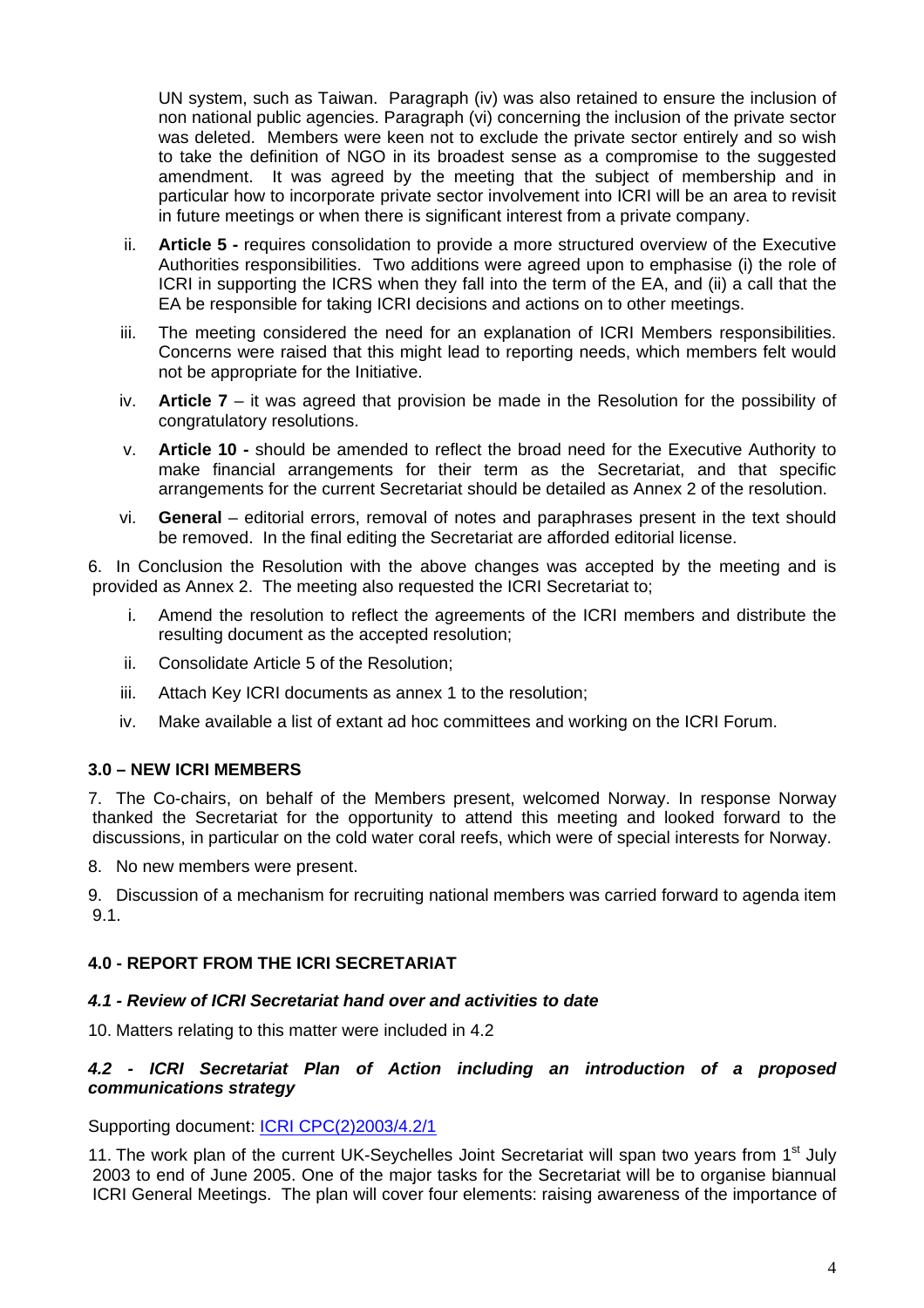coral reefs; giving policy steer to the ICRI networks; fostering cooperation on coral reef issues with relevant bodies, and private sector involvement.

12. The document also contains the development of an ICRI communication strategy, which would help to define ICRI's role and hence facilitate progress on the four elements of the plan.

13. The CPC members were invited to;

- i. Note the contents of Annexes 1and 2 of the supporting document; and
- ii. Consider the appropriateness of a communication strategy to improve awareness and understanding of ICRI and its activities.

14. In discussion the following points were made:

- i. The meeting discussed ways of increasing awareness of ICRI, such as local awareness meetings, stakeholder meetings with governmental bodies and private sector. For instance an example was given whereby WWF in conjunction with ICRAN conducted outreach efforts at inter ministerial meetings starting with WSSD.
- ii. The importance for ICRI to be represented at key meetings such as CBD COP 7, and Barbados+10 (as side events) was stressed, as a means to spread the ICRI message, promote ICRI goals and recommendations and increase awareness of ICRI. ICRI was invited by WWF to discuss potential avenues for collaborating in a side event at the CBD COP7.
- iii. With respect to action point 4 of the action plan, ICRI should consider the potential for increasing collaboration with private sector on coral reef issues. Examples of public/ private collaboration were given from:
	- (a) The Seychelles whereby private companies were participating in the events of the 2003 "Earth Day"; and
	- (b) From the display of in-flight coral reef films to travellers by American Airlines.
- iv. A Funding Strategy was suggested to prioritise spending on coral reef matters. The role of ICRI should not stop at raising awareness but should also stimulate provision of funds. It was suggested the regional meeting of environment ministers should be used to encourage allocation of funds to coral reef issues in their national budgets.
- v. The meeting recognised that the Secretariat will not be able to attend all regional meetings; members would have a responsibility to represent ICRI at key meetings. The Secretariat agreed to assist members by preparing information notes and other publicity materials.
- vi. Promoting the designation of marine sites with coral reefs was raised for consideration by ICRI.
- vii. The need for a long-term plan for ICRI's communication strategy with broader targets was discussed. It was suggested that ICRI reflects the current focus of the international community on small island developing states (SIDS).
- viii. Development of the communication strategy should take place in the context of ICRAN/ICRI. Within this the role of ICRIN was raised, and the potential for the role of ICRI to be revised, expanding from a clearing-house for coral reef information to a broader information provision role. Sian Owen of WWF offered to help with the development of the communication strategy.
- 15. In conclusion:
	- i. The meeting welcomed the proposed action plan as a starting point to consider a broader strategic plan for ICRI. The meeting agreed that ICRI should reflect the global agenda in its work plan. One of the major current items is that of SIDS.
	- ii. The proposal for a communication strategy was well received as a means of focusing ICRI activities and the members were invited to provide feedback and the appropriateness of this strategy for ICRI.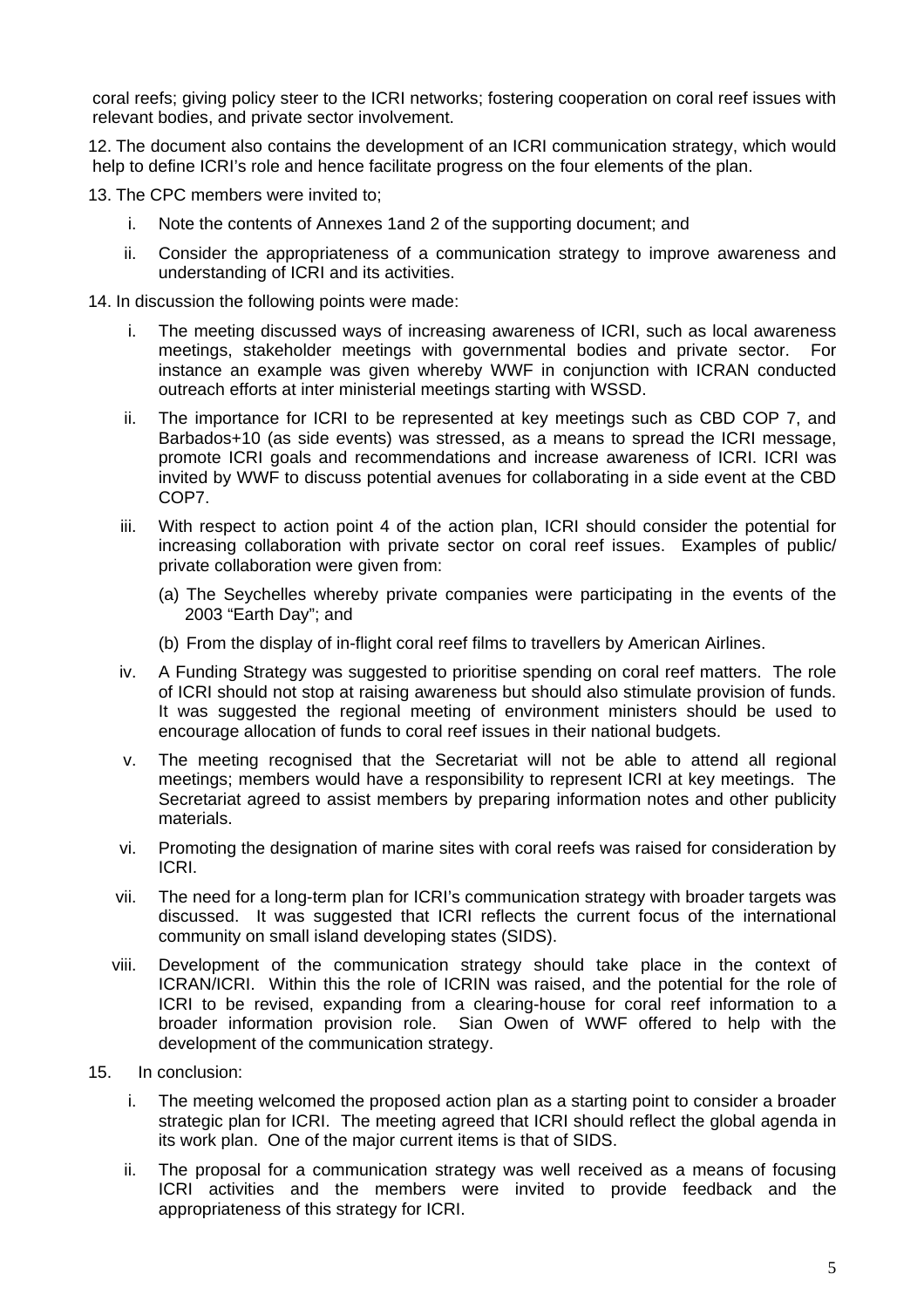- iii. At the invitation of the Members the Secretariat agreed that the number of General Meetings to be held during the term of the UK/Seychelles Joint Secretariat would be reduced to 3 meetings, the current meeting, the second to be held in Okinawa (Japan), back to back with ICRS, and the third is proposed to be held in the Seychelles, early in 2005.
- iv. The meeting agreed to include, 'Intergovernmental Organisations, not part of the UN system' in both the communication strategy and Action point 3 of the action plan (cf. supported document [ICRI CPC\(2\)2003/4.2/1](http://www.icriforum.org/secretariat/sec_UK.html) paragraph 2)
- v. The Secretariat is requested to develop a package of public relations materials that can be used by ICRI members to present the ICRI message at meetings and conferences and make this available on the ICRI Forum.
- vi. Rolph Payet will represent ICRI and the interest of coral reef issues with relation to small islands at the CBD COP 7 in Malaysia early 2004 for the Barbados +10 preparatory meetings.
- vii. The Secretariat was requested to incorporate comments from members into a revision of the Communication document to be presented at the next ICRI CPC meeting in Okinawa, Japan, July 2004.
- viii. Arthur Paterson, Francis Staub and Robert Baldi to investigate the feasibility of producing an ICRI Newsletter and to produce an output by the end of January 2004.
- ix. The Secretariat should consider SIDS + 10 in Mauritius 2004 as a suitable venue for an ICRI Side event targeting Ministerial representatives.
- x. The Secretariat was invited to consider how ICRI should be represented at the Ramsar Conference of Parties to be held in the third quarter of 2005.

## **5.0 - ICRI HOST COUNTRY INITIATIVES**

### *5.1 - Small Grants Scheme: Announcement*

Supporting Document: [ICRI CPC\(2\)2003/5.1/1](http://www.icriforum.org/secretariat/ICRI_Small_grant.html)

16. As a part of its commitment to the Joint ICRI Secretariat, the UK offered approximately £45,000 in funds for three small-scale coral reef projects. The projects had to be in line with ICRI's Framework of Action notably; integrated management of coral reefs, capacity building, research, monitoring and review.

17. Eleven proposals were received of which six projects with the greatest potential to deliver the objectives of the small grant scheme were put out for discussion amongst the ICRI Community prior to the meeting.

18. Project sponsors present at the ICRI CPC Meeting made a short presentation supporting their proposal. Sponsors who were unable to attend the CPC meeting were invited to ask a colleague to speak on their behalf (list of projects presented as 5.2)

19. In conclusion:

- i. The meeting recognised the limited funds (£15,000) and time frame (one year) for each of the project, and the objectives of the small grant scheme UNEP on behalf of the ICRI members welcomed the initiative and extended their gratitude to the UK Government for the funds provided.
- ii. The UNEP Caribbean Environment Programme/Regional Co-ordinating Unit (UNEP CEP/RCU) took the opportunity to inform the meeting of its small grants fund, which is supporting projects in the region. NOAA also announced their two sets of grants and the details will be posted on the ICRI Forum.
- iii. ICRI members considered the 6 submissions and indicated their preference through a closed ballot before the close of day 2 of the CPC meeting.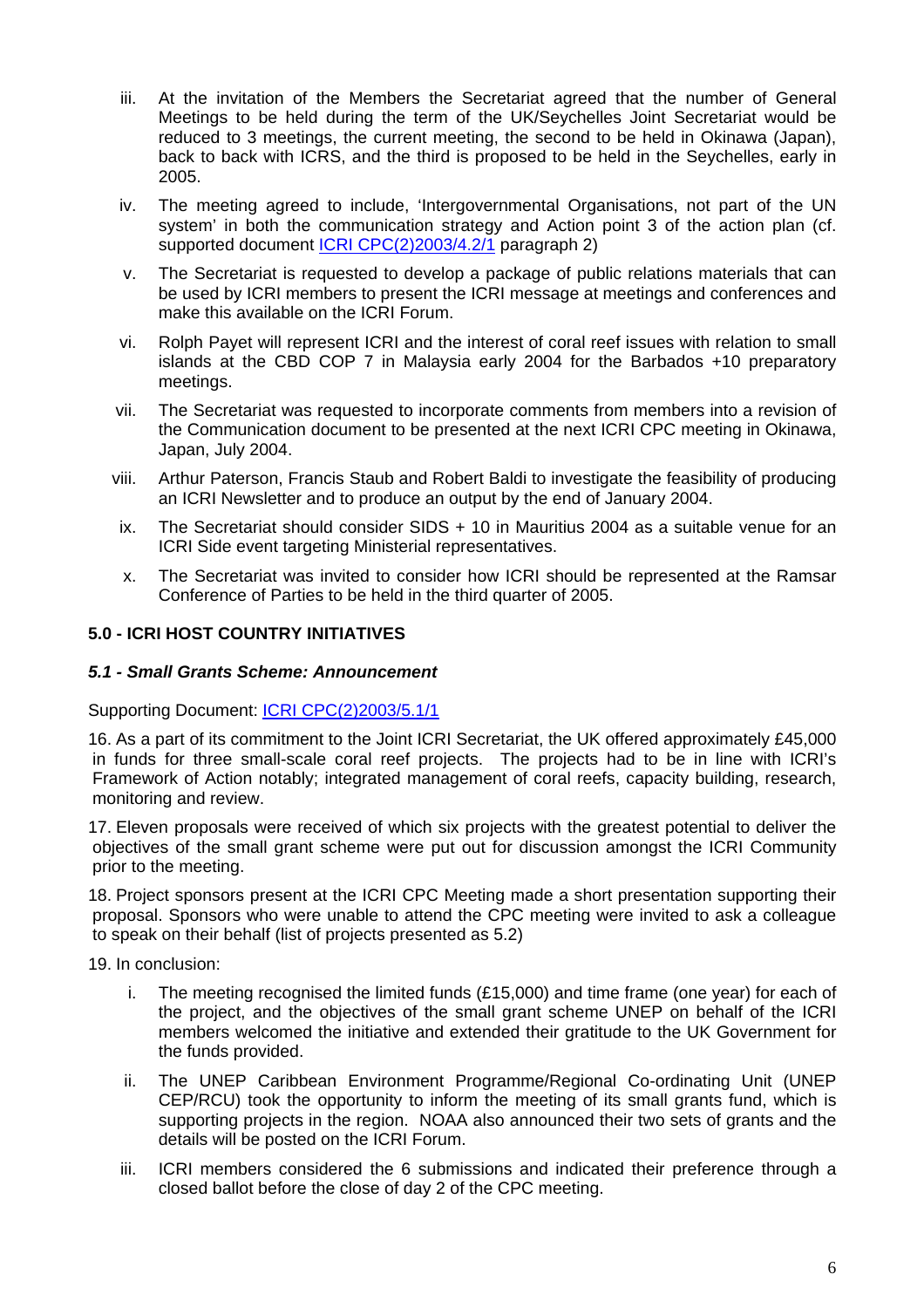iv. It was requested that the ICRI Forum create a page listing small grants schemes that may be of benefit to the ICRI community. ICRI members are asked to contribute information to this page.

## *5.2 - Outline of project proposals*

20. The following Presentations were made to the ICRI membership. Supporting documentation had been made available for all members on the ICRI Forum prior to the CPC meeting to allow discussion. The six short listed projects are listed below with links to the project proposals.

- i. Monitoring of Portland Blight Protected Area (Caribbean Coastal Data Centre, Jamaica) [project description;](http://www.icriforum.org/secretariat/doc/grant/Jamaica.pdf)
- ii. Support for Pulau Pasoso Marine Protected Area (Yayasan Adi Citrta Lestarti, Indonesia) [project description;](http://www.icriforum.org/secretariat/doc/grant/Jamaica.pdf)
- iii. Setting up of Marine Protected Areas close to Urban Areas (Coastal Dynamics Foundation, Philippines) [project description;](http://www.icriforum.org/secretariat/doc/grant/Pulau_Pasoso.pdf)
- iv. Improved Site Based Coral Reef Management in South Asia (SACEP, South Asia) [project](http://www.icriforum.org/secretariat/doc/grant/South_Asia.pdf)  [description;](http://www.icriforum.org/secretariat/doc/grant/South_Asia.pdf)
- v. Site Exchange with St Lucia Marine Management Area (Bonaire Marine Park, St Lucia) [project description;](http://www.icriforum.org/secretariat/doc/grant/South_Asia.pdf) [and](http://www.icriforum.org/secretariat/doc/grant/St_Lucia.pdf)
- vi. Blast Fishing Detection and Monitoring (Hong Kong University of Science and Technology, Philippines) [project description.](http://www.icriforum.org/secretariat/doc/grant/Blast.pdf)

21. In conclusion:

- i. The meeting noted the presentations of the six small grant proposals. The UK thanked all sponsors for the high quality of the submissions and the number of good ideas being put forward.
- ii. Congratulations were extended to the three projects to be funded (decided by the meeting), which are:
	- (a) Monitoring of Portland Blight Protected Area (Caribbean Coastal Data Centre, Jamaica)
	- (b) Setting up of Marine Protected Areas close to Urban Areas (Coastal Dynamics Foundation, Philippines)
	- (c) Site Exchange with St Lucia Marine Management Area (Bonaire Marine Park, St Lucia)
- iii. The projects will be expected to report progress to the next CPC meeting in July 2004.

#### *5.3 - Establishing a Protocol for Coral Reef Damaged Assessment for the Turks and Caicos Islands*

Supporting Document: [Presentation](http://www.icriforum.org/secretariat/doc/cpc1103/Damag_ Assessment_Protocol.pdf)

22. The TCI team presented their aim to develop a specialized protocol for coral reef damage assessment, particularly aimed at boat groundings and anchor damage that causes damage to the physical structure of the reefs.

23. The damage assessment protocol proposed for the TCI includes:

- i. Pre assessment phase, collection of incident facts, demarcation of the zone and physical evidence of impact
- ii. Restoration planning, injury assessment, restoration selection and implementation,
- iii. Economic assessment to establish the fine.

24. Comments from members with experience in this area were invited to assist in the development of this protocol.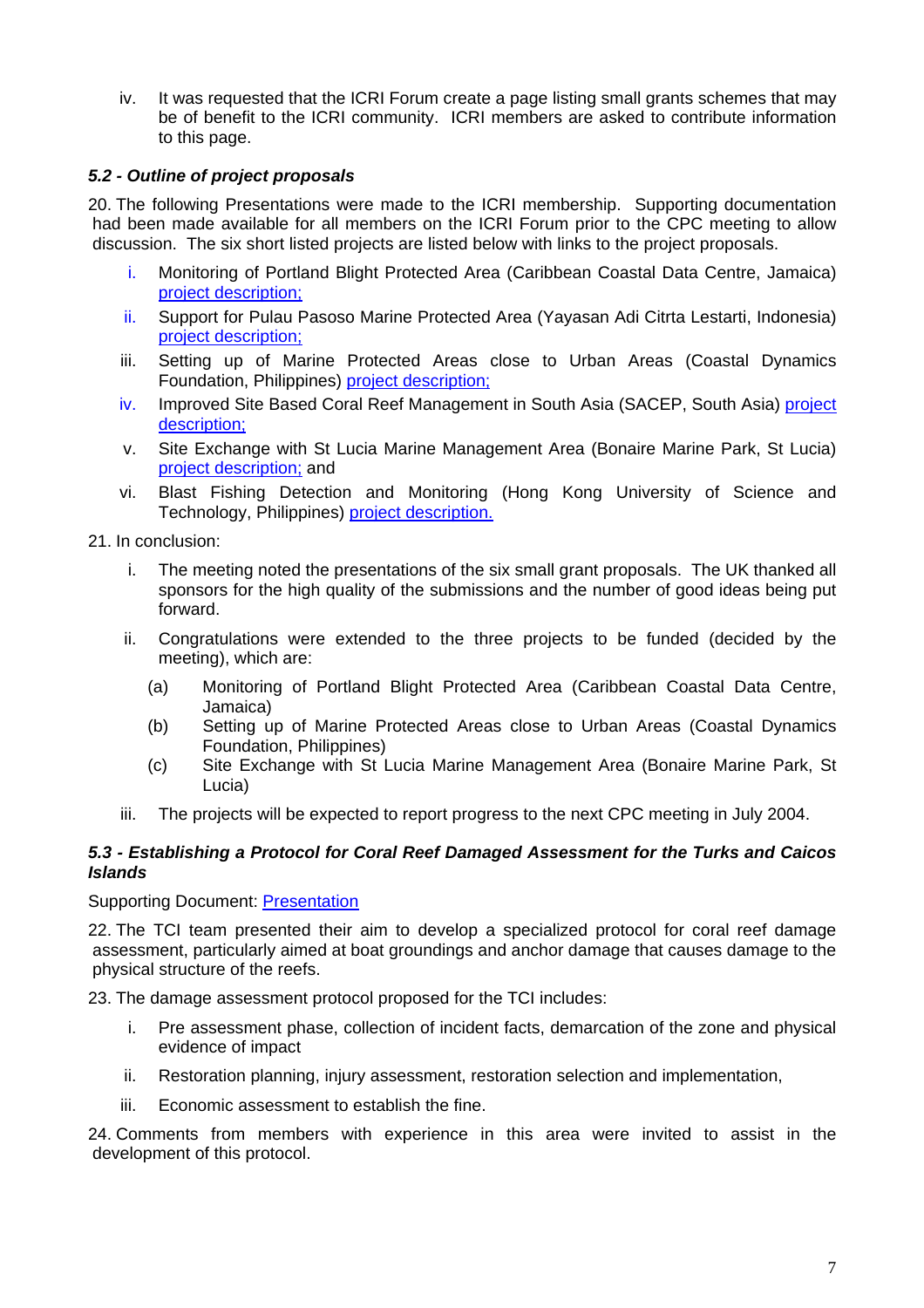25. In discussion a number of recommendations were put forward from the floor, based on previous experience of damage assessment:

- i. Including a crew alcohol test in the plan;
- ii. Recording the type of cargo on board
- iii. Establishing a salvage plan to determine the safest way of removing the vessel for the coral (as often it is at this time that the majority of coral damage occurs), making it a requirement that the ship is not moved until a salvage plan is determined.
- iv. As well as physical damage, impacts of Tri-Butyl-Tin based anti fouling paints can also constitute a large part of the reef clean up costs, as was shown on the Great Barrier Reef, Australia.
- v. The meeting supported the concept of not only preparing reactionary protocols, stressing the importance of long term strategic monitoring stations situated in representative sites to provide data for pre and post collision. This would also provide a more stable legal footing for implementation of damage responsibility and fine collection.
- vi. Other national representatives indicated the need for more information on establishing protocols for damage assessment of natural resources. NOAA has a dedicated team for this matter and indicated their willingness to cooperate.
- vii. NOAA is currently trying to instigate a coral reef symbol on navigation charts in a step to increase awareness of reef locations.

26. In conclusion:

- i. The meeting agreed on the importance of coral reef damage assessment protocols and the need for a greater sharing of information.
- ii. A "damage assessment protocol" discussion theme will be opened on the ICRI Forum as an area to share experiences and ideas, continuing the process that was begun following the presentation.
- iii. This matter should be raised again at the June 2004 CPC meeting.

### **6.0 - REGIONAL ACTIVITIES**

### *6.1 - Cancun: follow-up activities*

#### *6.1.1 Regional*

27. The Wider Caribbean Regional Coordinating Unit presented a summary report of activities to the Meeting. A brief summary of the activities covered is presented and readers are referred to the full text document (see link)

28. The report reflected the following activities:

- i. ICRAN activities including those in target and demonstration sites
- ii. WRI the Reef at risk analysis is under way and finalisation is expected in mid 2004
- iii. UNEP WCMC Coral Reef mapping and database of protected areas is in progress
- iv. GCRMN nodes, are still making progress
- v. WW2BW provides an important opportunity in the Region especially to develop new interest and possibilities of support in terms of private involvement
- vi. The Blue Flag Caribbean Campaign is in early stages with a big involvement of industries. This would be a good opportunity to put forward the ICRI agenda.
- vii. CARICOMP The assessment programme report for 2002-2003 has been completed. All data has been fed into the GCRMN database.
- 29. Members, in particular the UK were encouraged to ratify the SPAW protocol.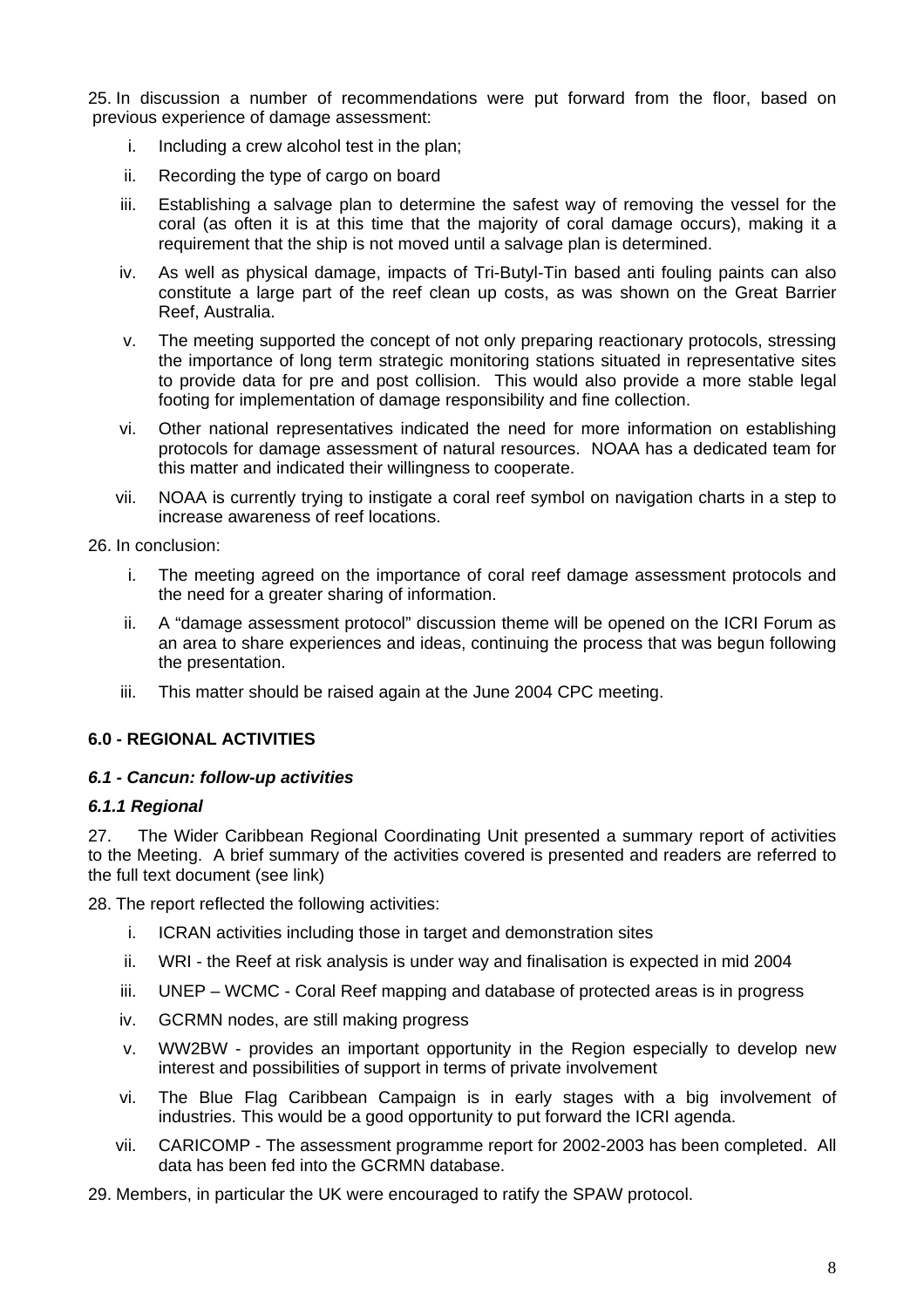30. In discussion the UNEP CEP/CRU was invited to comment on their contribution to supporting participants to attend the 10<sup>th</sup> ICRS in Okinawa, Japan, June 2004.

## **6.1.2** *Mexican Coral Reef Update report*

Supporting document: [Presentation](http://www.icriforum.org/secretariat/doc/cpc1103/61_Cancun_Mexico_Report.pdf)

31. The main activities have been the work on the Mesoamerican Barrier Reef System Project and.

32. A User fee application in MPA's has now gained acceptance amongst users and during 2003, US\$2 million were collected.

33. CONANP (National Commission for Protected National Areas) regional administration - The 8 coral reef MPA's in the peninsula now have a regional approach to monitoring, research, species migration and ecosystems.

34. An update was given for Mexican marine protected areas.

35. STACM - Promotion of the second Mexican Coral Reef Symposium was undertaken and so were activities to promote the creation of the Mexican Society of Coral Reefs.

36. In discussion the following points were made:

- i. The UK were interested in the experience of Mexico given the recent establishment of the Sustainable Tourism users group in the UK who are looking to levy a voluntary charge on tour operators to feed back into projects in the receiving countries.
- ii. Issues of infractions into the MPAs were raised, giving maintenance dredging as an example. It was stressed that if there are legal issues to be addressed, then lawyers need to be involved in the scheme from the start.

### *6.2 - White Water to Blue Water*

Supporting Document: [ICRI CPC \(2\) 2003/6.2/1](http://www.icriforum.org/secretariat/doc/WW2BW_62_1.pdf)**,** [Presentation](http://www.icriforum.org/secretariat/doc/cpc1103/WWBW.pdf)

37. The White Water 2 Blue Water Initiative with the goal of stimulating partnerships that promote integrated watershed and marine ecosystem-based management in support of sustainable development.

38. A conference and training sessions will be organised by the Steering Committee in the Hyatt Regency, Miami on 21 – 27 March 2004 for partnership development, exchange of best practices and for education and training. The initial focus is on the Wider Caribbean region and the outcome of the partnership may eventually serve as a tool for future similar programmes in other regions of the world.

39. ICRI Members were requested to:

- i. become involved and to assist in the initiative.
- ii. provide input to the proposed list of training courses for the conference.
- iii. register for the "friends of WW2BW email newsletter" by contacting Dick Wilbur by email ([wilburRM2@state.gov](mailto:wilburRM2@state.gov))
- iv. provide their feedback on the list of potential partnerships document which is found on NOAA's website. [\(http://www.international.noaa.gov/ww2bw/](http://www.international.noaa.gov/ww2bw/))

#### 40. In discussion the following points were made:

- i. The opportunity for other countries to become involved was raised and the meeting was informed that the WW2BW Steering Committee can only commit funding for 2 participants from East Africa and 2 from the South Pacific. The need to consider others was recognised and therefore this issue will be taken back to the committee.
- ii. Further discussion evolved around the importance of capitalising on private sector involvement at the Miami conference.
- iii. Finally the integration of Global International Waters Assessment results into WW2BW was briefly discussed.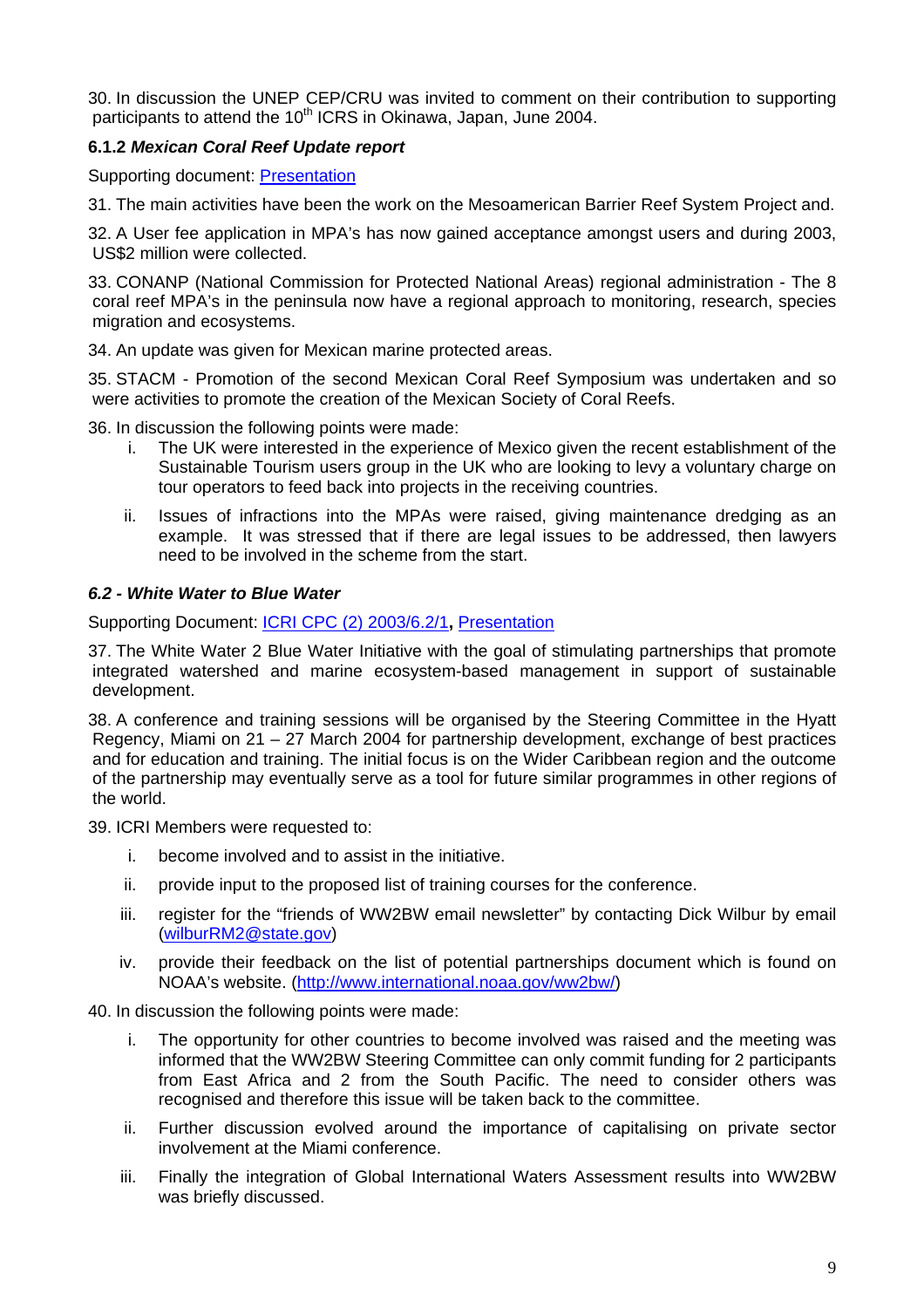41. In conclusion ICRI agreed to:

- Support the WW2BW initiative for its positive contribution to integrated coastal watershed and marine management and to building effective partnerships to protect coral reefs and associated ecosystems in the Wider Caribbean region.
- ii. Encourage national and international participation, in particular ICRI members
- iii. Request that ICRAN consider ways in which it could develop a strategy for establishing new public and private partnerships for coral reef conservation and sustainable use in the region to be launched at the Miami Meeting in 2004
- iv. Welcome the suggestion from GCRMN/ICRAN to consider the publication on monitoring coral reef marine protected areas in the Wider Caribbean.

## *6.3 - Southern Caribbean World Heritage Site Nomination*

### Supporting document: [Presentation](http://www.icriforum.org/secretariat/doc/cpc1103/63_WHS_NOMINATION.pdf)

42. Currently there are a total of 730 World Heritage Sites, of which only 9 are marine and one of those is in the Caribbean. The World Heritage Marine Biodiversity Workshop held in Vietnam February 2002 to address the geographical and thematic biases. The workshop identified 118 tropical marine sites for nomination of which 17 marine areas are in the Caribbean.

43. Conservation International pledged to run a Rapid Assessment Protocol in 2003/4 in support of the nomination and the Nature Conservancy have also pledged their support.

44. There are a number of challenges that the nominated site faces – political, cultural, languages and legal. However, it will have great advantages for the individual islands and the region of the proposed area.

45. In discussion the following points were made:

- i. Other transboundary protected areas that can give a template/guidelines/framework for the Marine Transboundary nomination.
- ii. The Capacity implications for the islands was briefly discussed as well as the role of the Venezuelan oil industry

46. In conclusion the meeting welcomed news of the marine transboundary nomination and look forward to news of further developments.

## **7.0 - ENGAGEMENT WITH OTHER PROCESSES**

### *7.1 - Marine Protected Areas: From Durban 2003 to the CBD to Melbourne 2005*

### **World Parks Congress** (Oral presentation)

47. The World Parks Congress was held in Durban, South Africa, September 2003. Arthur Paterson presented the programme design for the marine element of the congress and the relevance to ICRI and ITMEMS.

48. The marine aspect reflected ideas developed since the call for a globally representative system of protected areas in 1987. Through the 1990s ITMEMS, ICRI, WWF and TNC began to consider the nesting of coral reef activities and the larger aspects of protected areas and system design. Works in the first years of the new millennium lead to the WSSD target to establish by 2012 a representative network of marine protected areas. It was the aim of the WPC to develop this idea and consider how the network should be designed. Five issues were addressed in the 10 marine sessions: living marine resources and MPAs; the incorporation of resilience into MPA design; the enhancement of management effectiveness and enhancement of benefits to stakeholders; increasing the visibility and saliency of MPAs in the larger coastal zone management framework, and how to increase activity in EEZs and the High Seas.

### 49. The WPC had two main outputs

(both available at http://www.iucn.org/themes/wcpa/wpc2003/english/outputs/durban.htm)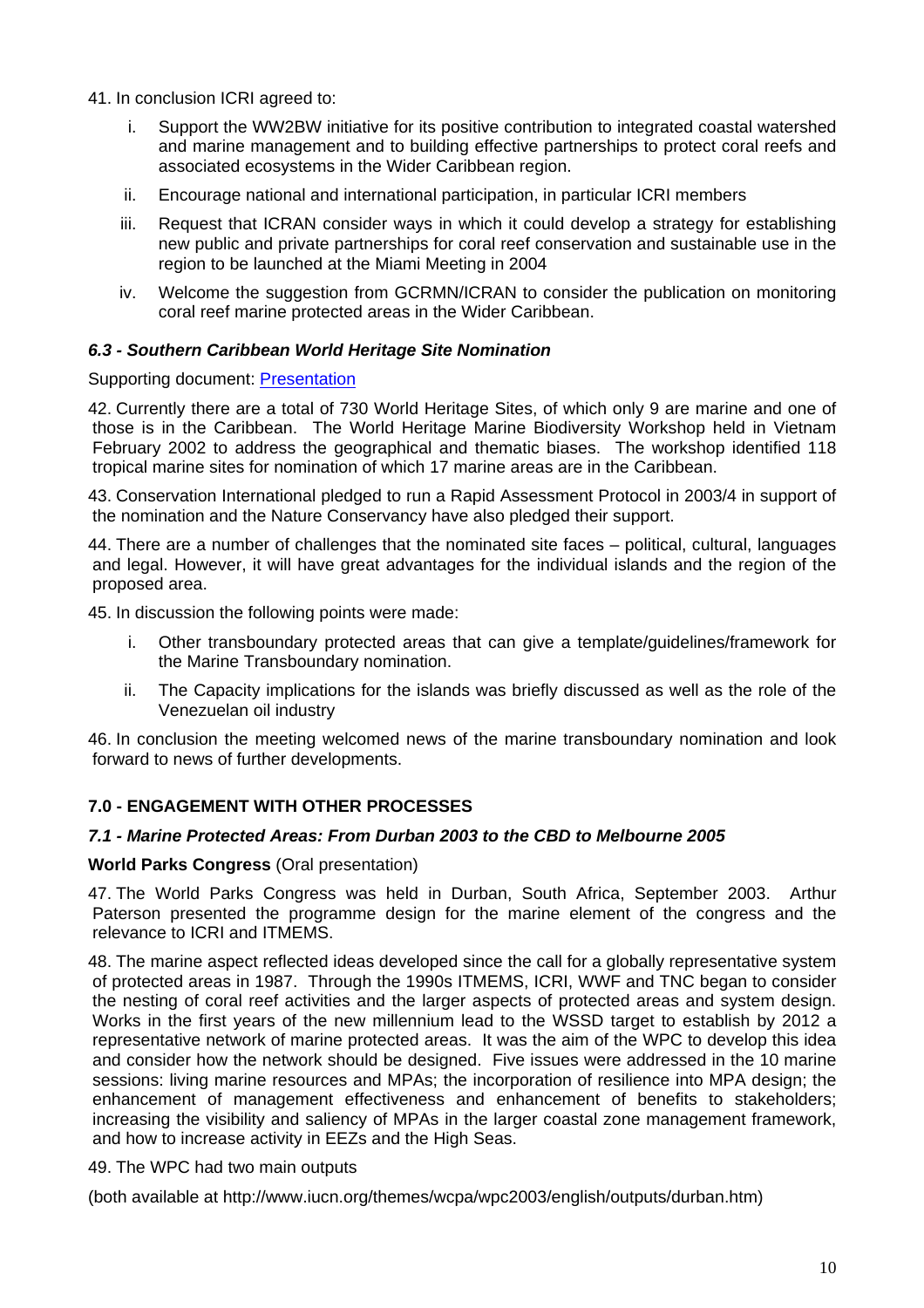- i. the Durban accord which in 23 actions states the commitments of the professional community
- ii. A message to the CBD which provides targets and timetables for MPAs and PAs

50. Of particular relevance to coral reefs were the debates on coral reef resilience, connectivity and spawning aggregations. It is suggested the ICRI framework provides the possibility for ICRI to have a role in interpretative coastal policy and to raising the visibility of MPAs in Integrated coastal zone management.

## **IMPAC 1**

Supporting document: [Presentation](http://www.icriforum.org/secretariat/doc/cpc1103/IMPAC1.ppt)

51. The 1<sup>st</sup> International Marine Protected Areas Congress will be held in Geelong, Australia from the  $23<sup>rd</sup>$  to the  $27<sup>th</sup>$  October 2005. The aim of this meeting is to embrace a wide range of MPA issues, trying to broaden the scope of the meeting and range of participants.

52. The call for papers will be out in 2004, and the programme finalised by mid 2004. Registration will take place in late 2004.

53. ICRI members were requested to:

- i. note the outcomes of the World Parks Congress, CBD SBSTTA 9 in relation to coral reefs.
- ii. note the preparations for the  $1<sup>st</sup>$  IMPAC meeting and consider the potential ICRI input.

54. In conclusion the meeting:

- i. Affirm ICRI's support of the WPC outcomes, in particular the message to the CBD which called for "creating and expanding marine protected area networks," designing such networks to be resilient to global change, and identifying and implementing " policy reforms to provide a supportive enabling environment for more effective management of protected area systems and sustainable use of biological resources in their surrounding landscapes and seascapes;"
- ii. Requests the Secretariat to convey this support to the CBD COP and to other relevant bodies.

## *7.2 - SIDS Barbados +10*

Supporting document: [ICRI-CPC \(2\) 2003/ 7.2/Final](http://www.icriforum.org/secretariat/doc/cpc1103/Resolution_SIDS_final.doc)

55. A draft resolution to be tabled in Mauritius for the Barbados Action Plan +10 Meeting, 2004 was discussed by the Meeting. The draft resolution had been posted on the ICRI Forum for comment and discussion in advance of the Meeting, as required by the Resolution on Organisation and Management.

56. The meeting was asked to keep in mind the importance of this resolution with regards to the potential impact of ICRI at the Barbados +10 meeting given:

- i. The importance of live coral reefs to small island developing states, and the scale of the impacts of dead coral on the social, economic and physical factors of island life;
- ii. The high vulnerability of island states to poverty;
- iii. The global importance of Islands with respect to reefs with 21% of the global coral reefs exist within SIDS.

57. The meeting requested that the Small Island Developing States Resolution be included on the agenda at the  $2^{nd}$  Regional AIMS meeting, carried to the Preparatory meeting of Barbados +10 in Bahamas January 2004 and to be tabled at the Barbados +10 meeting in Mauritius August/September 2004

58. In discussion the following points were made:

i. The meeting asked for clarification as to the role of ICRI partners in the SIDS process.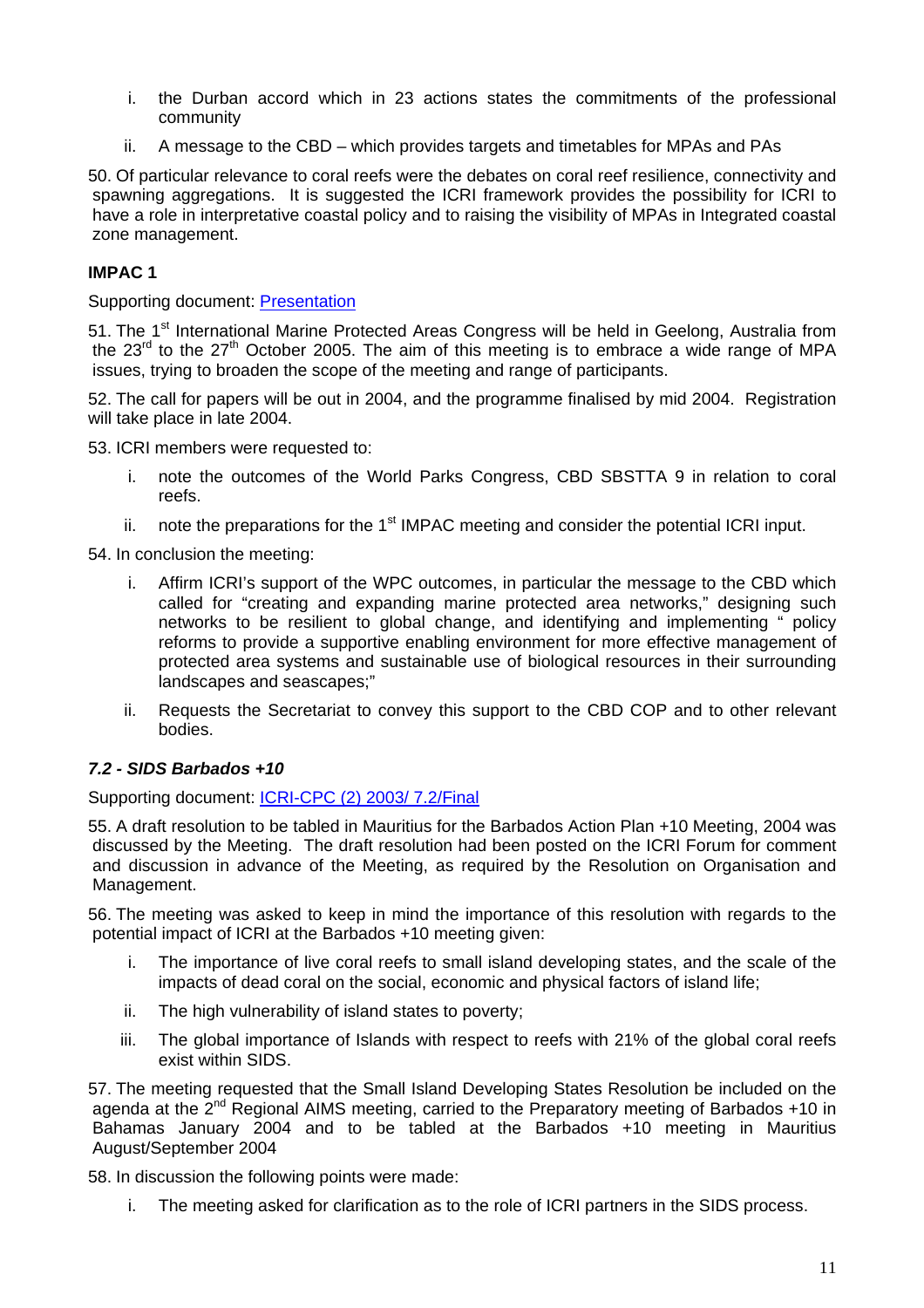- ii. The SIDS agenda is in the UNEP work plan. UNEP are currently preparing a report on what has been done and what will be done by UNEP on SIDS. This is a comprehensive piece of work whose scope goes beyond the CRU, including strong elements from the Regional Seas Programmes and the GPA, providing an overview on SIDS sustainable development. The draft reports are expected in the near future.
- iii. Some changes were proposed to the draft resolution.
- 59. In conclusion:
	- i. The meeting adopted the ICRI Resolution on Small Island Developing States.
	- ii. The Barbados + 10 meeting in Mauritius in August 2004 presents an excellent chance for ICRI to spread its messages to Ministers including Heads of State from Small Island Development States. This was recognised at the Global Conference on Oceans, Coasts and Islands, Paris 10 to 14 November 2003 and included in recommendations of the meeting.
	- iii. The ICRI Secretariat was requested to combine with ICRI partners and other like minded organisations to organise a special 'coral reef side event' at the Mauritius meeting and to scope the possible themes and products, including a possible Ministerial Resolution from the Mauritius meeting.

## *7.3 - Global Marine Assessment update*

Supporting document: [ICRI CPC\(2\) 2003/7.3/1](http://www.icriforum.org/secretariat/doc/CPC_GMA731.pdf); [Report of the Secretary General](http://www.icriforum.org/secretariat/doc/CPC_GMA_UNDOALOS_73inf1.pdf)

60. Following an initiative of Iceland, the UNEP Governing Council adopted in February 2001 the Decision 21/13 on the 'Global Assessment of the State of the Marine Environment' (cf. Annex 1). Several meetings were held in order to establish the GMA process. In September 2003, an interagency consultative meeting in Paris, produced a report, which outlines the current state of affairs and provides proposals for further actions to be taken with respect to the establishment of the GMA. Further information can be found at [\(http://www.un.org/Depts/los/general\\_assembly/documents/a58\\_GMAunedited.pdf](http://www.un.org/Depts/los/general_assembly/documents/a58_GMAunedited.pdf))

61. Further details of the decisions made and a time line of major meetings and events in the establishment of the GMA process so far is given at in document *ICRI CPC(2)* 2003/7.3/1

62. ICRI CPC was invited:

- i. to note the summary of international agreements and actions carried out in the establishment of the Global Assessment of the State of the Marine Environment (GMA)
- ii. to recognise the aim of the GMA process to improve the impact of marine science and assessment on policy making, including improved co-operation within the UN System;
- iii. to raise awareness of the potential importance of the GMA process amongst ICRI members and partners
- iv. to note the importance for ICRI and its partners to continue to contribute to the development of the GMA in terms of coral reef issues and recognise the potential role for capacity building of developing countries, in particular SIDS to monitor the marine environment.
- v. to elaborate initial suggestions as to how ICRI and it's operational networks could:
- vi. ensure that coral reefs, and the work under ICRI and it's operational networks, are appropriately taken into account in the further establishment of the GMA;
- vii. contribute to the GMA once it has become operational
- viii. to note the forthcoming workshop associated with the 2004 meeting of UNICPOLOS and a subsequent intergovernmental meeting to discuss the GMA;
- ix. to ask the ICRI Secretariat to prepare and circulate a note on the relevance of the GMA for ICRI and its members for the next CPC meeting in June 2004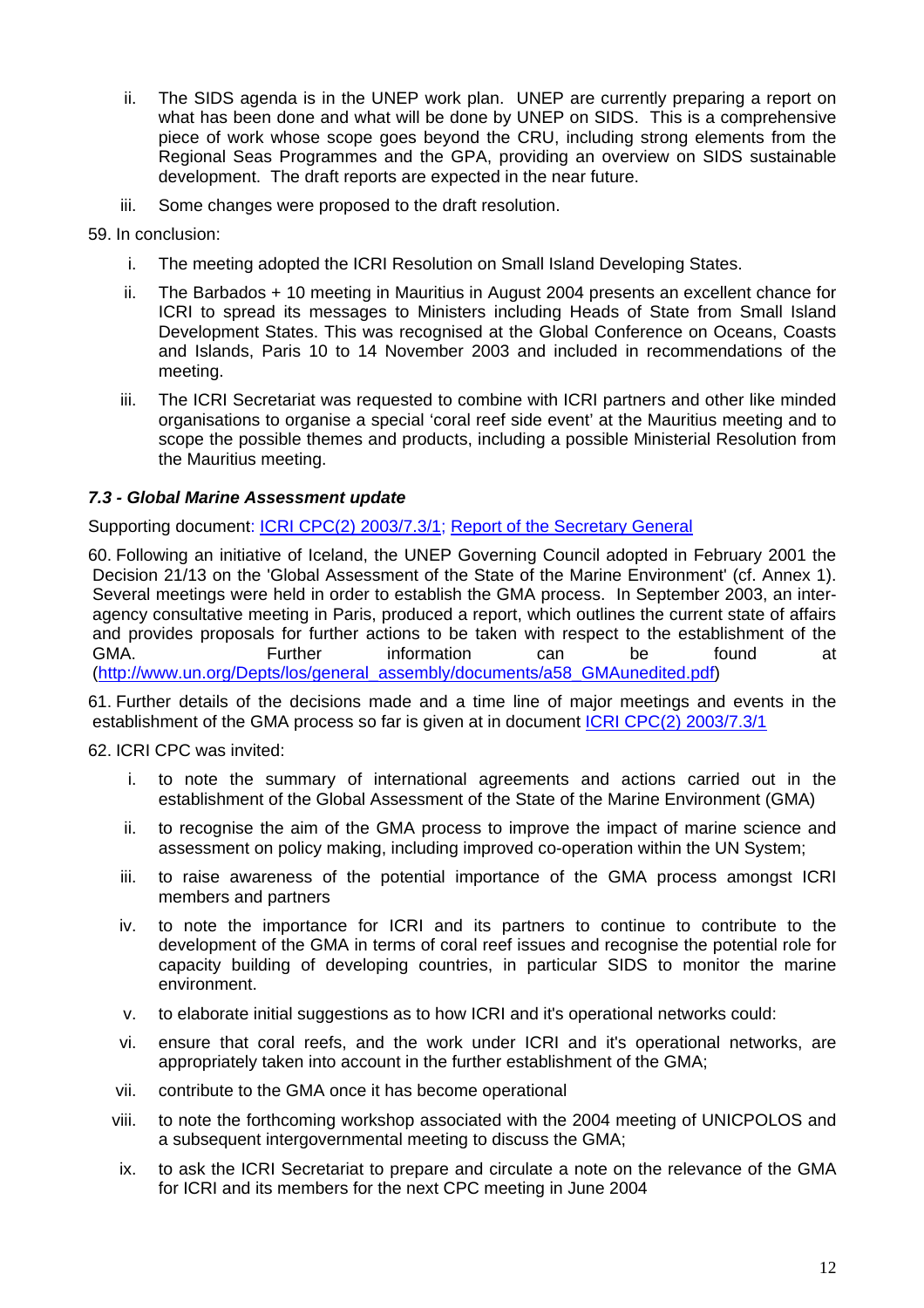63. In conclusion the meeting noted the update of the GMA process and welcomed the progress being made. Meeting participants will ensure that representatives to GMA meetings will be briefed on the relevance of coral reef related assessments and impacts

## *7.4 - ICRS Meeting, Okinawa, June 2004*

## Supporting Document: [Presentation](http://www.icriforum.org/secretariat/doc/cpc1103/ICRSymposium.pdf)

64. The 10<sup>th</sup> International Coral Reef Symposium will be held from the 28<sup>th</sup> June to the 2<sup>nd</sup> July 2004, Okinawa Convention Centre, Okinawa, Japan under the organisation of the Government of Japan and the Japan Coral Reef Society. It is expected that more than 1000 scientists will be attending. A progress report on the meeting plans for plenary, mini-symposia and side event facilities and invited suggestions as to the direction that ICRI will be taking at ICRS.

65. In discussion the following points were made:

- i. The Meeting thanked the Japanese for hosting the symposium and congratulated them on the work to date.
- ii. ICRI aims to have a strong representation at the  $10<sup>th</sup>$  International Coral Reef Symposium in Okinawa through participation in several plenary sessions and a mini-symposium on Status of Coral Reefs of the World, through the GCRMN, ReefBase and Reef Check. For this event, all countries with coral reefs are requested to present a National Status paper and poster and regions are requested to collate national reports into regional reports.
- iii. ICRI could produce a poster series in the style of the "Corals@UNEP WCMC" series on display at the CPC meeting. These posters were donated by UNEP to the Turks and Caicos Government as a token of thanks for their assistance and in the hope that they continue the promotion of ICRI's activities.
- iv. Various possibilities were discussed for ICRI involvement in the more formal programme to reflect on the activities of ICRI over the past 10 years. ICRI expressed interest in becoming formally associated with a potential evening event and poster display being organized by the World Resources Institute, GCRMN, ReefBase, ReefCheck and other countries.
- v. Colombia offered the opportunity for an ICRI contribution to their session in theme 4 on the success and failure of management effectiveness.

66. In conclusion ICRI agreed that:

- i. ICRI should seek, if possible an opportunity to make a presentation at a plenary session, Keisuke Takahashi from Japan agreed to explore this with the programme organizers.
- ii. It should take part in the mini symposium being organized by GCRMN and others and
- iii. It should seek to display posters at ICRS. ICRI invited UNEP-WCMC to prepare posters, and if feasible in time for the CBD COP 7 in February 2004. The posters should be in the style of "Corals@UNEP-WCMC" in English, French and Spanish, and made available as PDF versions on the ICRI Forum. UNEP-WCMC to have a meeting by mid-January 2004 to discuss the outline of the posters.
- iv. An ad hoc committee be established to consider how, in the light of emerging possibilities, ICRI should engage in the International Coral Reef Symposium. The ad hoc committee, chaired by Keisuke Takahashi, will initiate debate on the ICRI Forum and report details back to the membership, through the forum by March 2004. ICRI should reach conclusions, by written procedure by April 2004.

67. In order to ensure adequate participation by coral reef scientists and managers from developing countries, especially Small Island Development States, at the Okinawa Symposium, ICRI partners are requested to:

- i. Inform the 10<sup>th</sup> ICRS Organising Committee and the ICRI Secretariat of potential sources of funds to support participation;
- ii. Assist, where possible people from projects in their region to attend.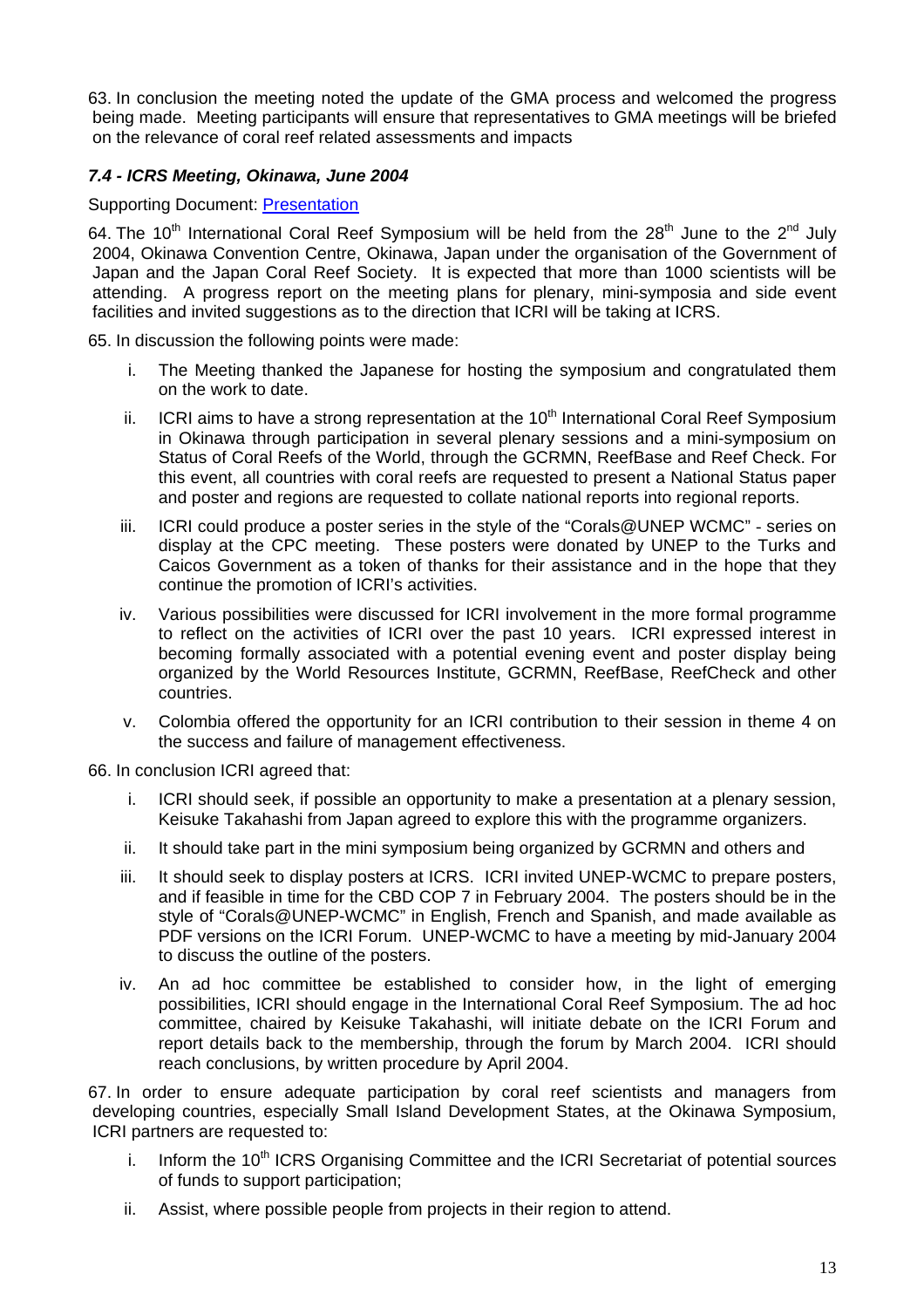## *7.5 - Nairobi Convention (East Africa) Coral Reef Task Force: Issues and Priorities*

### Supporting Document: [Presentation](http://www.icriforum.org/secretariat/doc/cpc1103/Nyawira-CRTaskForce_Nov03.pdf)

68. The Nairobi Convention includes Kenya, Mozambique, South Africa, Tanzania, Comoros, Madagascar, Mauritius and the Seychelles. The Task Force was established at the  $3^{rd}$  COP of the Nairobi Convention. It has successfully engaged participation from a number of national bodies and other organisations.

69. The presentation included information on some of the key threats faced by coral reefs of the Western Indian Ocean Region and of some of the recent activities undertaken by the Task Force.

70. In conclusion the meeting noted the information presented.

### *7.6. International Marine Project Activities Center (IMPAC) - Multilateral Environmental Agreements for Pacific Island Countries*

Supporting Document: [Presentation](http://www.icriforum.org/secretariat/doc/cpc1103/impac.pdf)

71. The issue of handling Multilateral Environmental Agreements in the Pacific Islands was presented. National constraints were highlighted as low capacity to handle conventions, poor information management, inadequate time, and resources, limited funding, and the lack of education and awareness resulting in a poor political will, and the misconception that conservation has a negative impact on the development.

72. The need for institutional strengthening, information gathering and management, education and awareness, capacity building and regional collaboration was stressed.

73. In Conclusion the presentation was noted.

#### **8.0 - EMERGING ISSUES**

#### *8.1 - Sustainable Tourism*

Supporting Document: [Presentation](http://www.icriforum.org/secretariat/doc/cpc1103/Sustainable_Tourism.pdf)

- 74. The presentation outlined the definition and aims of sustainable tourism and ICRI's role with respect to sustainable tourism.
- 75. The Travel Foundation was introduced as a body involved in sustainable tourism. Established in January 2003, it has the aim of changing the practice of tourism in order to make a greater contribution to people, environment and economy in destinations.
- 76. The two areas of focus are:
	- i. Developing projects and research to create *practical* information and tools to guide best practices
	- ii. Promoting the benefits of sustainable tourism with UK tourists, industry and government.
- 77. In discussion the following points were made:
	- i. Discussion focused on the different partnerships between government, industry and science academia in the implementation of sustainable tourism. Examples can be viewed on the the GBRMPA website (http://www.gbrmpa.gov.au/corp\_site/key\_issues/tourism/index.html).
	- ii. Princess Alexandra Marine Park, Providenciales, Turks and Caicos Islands was another example given whereby the numbers of visitors to the park is monitored. The marine park is governed by National Park Laws.
	- iii. It was noted that partnerships in sustainable tourism is integral to this endeavour. For Princess Alexandra Marine Park a conservation and self financing system for management of this system has been developed, for instance tax levied goes into an account used to contribute funds to the functioning of the marine park.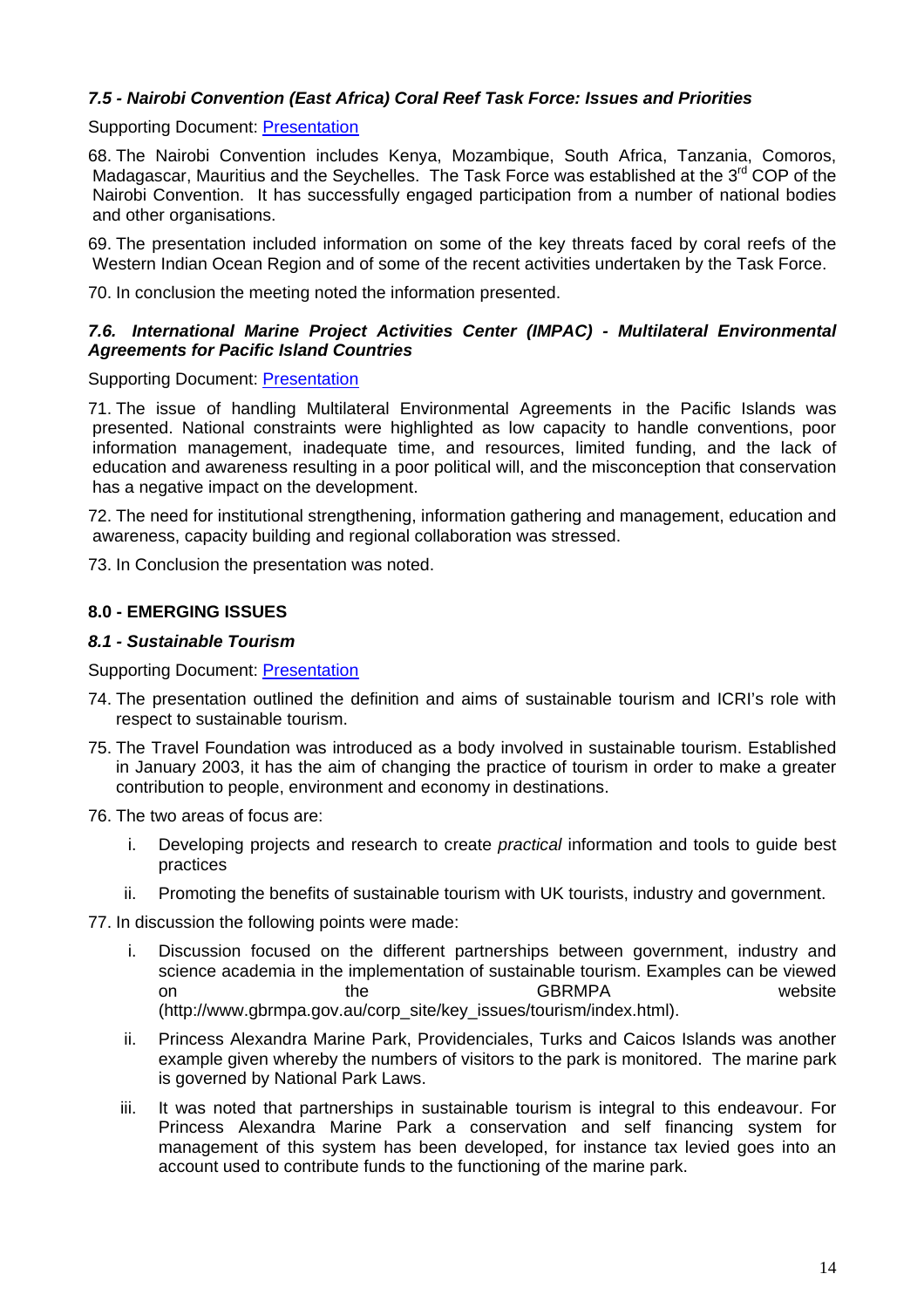- iv. Another example was given from Mexico whereby they are trying to establish key indicators for sustainable tourism. In Costa Rica a scorecard system is used to rate each resort on various components.
- v. The importance of engaging the private sector was discussed, as well as strengthening the capacity of government in dealing with businesses such as the cruise industry was recognised.

78. In conclusion:

- i. The presentation and discussion was noted.
- ii. It was suggested that the ICRI Secretariat considers what role it can have in engaging the private sector in supporting sustainable tourism in coral reef regions in the light of the communication Strategy.

## *8.2 - Sustainable Fisheries*

### Supporting Document: [Presentation](http://www.icriforum.org/secretariat/doc/cpc1103/Sustainable_Fisheries.pdf)

79. The Marine Stewardship Council is a non-profit, non-governmental organisation created to harness market forces as an incentive for sustainable fishing and has a standard for sustainable fisheries. Sustainable certified fishery products are given a logo to certify the sustainability of the source.

80. Benefits that arise from the certification are; improved management of resources, recognition of management effort and improved supplier status. Furthermore, eco-labelling enables consumers to play a role in conserving natural resources.

81. In discussion the following points were made:

- i. Members were requested to share their experience of this approach in a coral reef setting.
- ii. The meeting was informed that there are 6 groups in the Gulf of Mexico who are currently in the process of certification of their artisanal fisheries. WWF is working with these fishermen to replicate this approach. It was noted that this was an area whereby fishermen exchange might be possible.

82. In conclusion:

- i. The efforts of the Marine Aquarium Council certification programme were noted.
- ii. ICRI recognised that eco-labelling is one tool to use in sustainable fisheries and examples from tropical coral reef fisheries should be followed for their potential replication.

### *8.3 - Poverty and Reefs*

83. In September, IOC/UNESCO, IMM Ltd and UK Department for International Development (DFID) released a new report - 'Poverty and Reefs'.

84. Poverty & Reefs attempt to view reefs in terms of the poor who are dependent on reefs for their livelihoods, how the reefs benefit the poor, how changes in the reef have impacted their lives, and how the poor have responded and coped with these changes. It also considers wider responses to reef issues and how these interventions have impacted on the lives of the poor.

85. There is a growing recognition that coral reef conservation cannot meet its objectives without better consideration of poverty issues and the sustainable livelihoods of the poor reef-dependent communities.

86. The discussion was mainly about tourism as an industry that can generate wealth and hence help to alleviate poverty, but if not appropriate can also result in the displacement of the poor.

87. In conclusion the meeting welcomed the publication of this report as it reflects an essential aspect of coral reef ecosystems – that is the billion people worldwide that rely on them for their livelihoods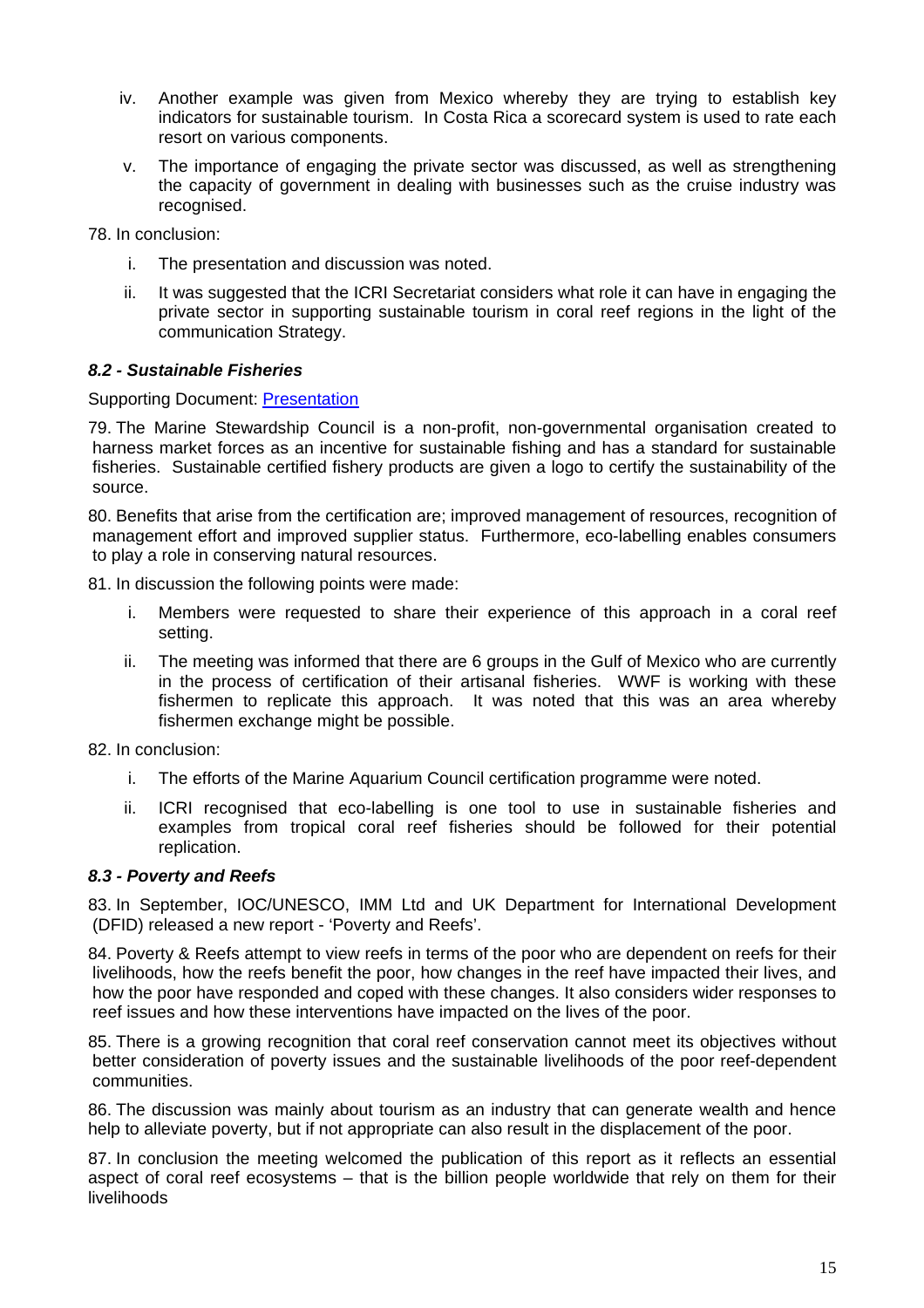## *8.4 CITES/fossil corals and coral ARKive*

## **8.4.1 CITES/fossil corals**

88. Fossil corals are exempted from CITES and so far there are no definition from CITES. Various definitions do exist worldwide but none have been universally accepted. Therefore, the CITES fossil coral working group had been delayed to allow for consideration by ICRI.

89. The meeting proposed that an ad hoc committee chaired by the US (Andrew Bruckner) be established to review the existing definitions for fossil coral, compile pros and cons for each definition and to develop a working definition that would be appropriate to CITES.

90. In discussion the following points were made:

- i. Consideration of the costs and benefits of ICRI taking these issues forward was raised and clarification required as to the added value of the proposed outcomes.
- ii. The discussion also evolved around the differences between live rock and fossil corals.

91. In conclusion ICRI agreed that an ad hoc committee should be established, chaired by Andy Bruckner with the objective of reviewing the definitions, compiling pros and cons and developing a working definition that would be appropriate to CITES. The working group should produce an output by March 2004. Andrew Bruckner will send an e-mail to all ICRI members, inviting them to register their interest in joining this working group which will have an electronic discussion on the ICRI forum

## *8.4.2 Coral ARKive*

#### Supporting Document: [Presentation](http://www.icriforum.org/secretariat/doc/cpc1103/ARKive_84.pdf)

92. ARKive is a non-profit initiative working to raise conservation awareness by encouraging excellence in wildlife film-making and related media. It provides online digital library of film, photo and audio recordings of endangered species.

93. The ultimate aim is to compile an audio-visual record for the 11,000 animals and plants threatened with extinction according to the IUCN Red List.

94. ARKive is accessible to all via the internet. [www.arkive.org](http://www.arkive.org/) and is designed in such a way that anyone from school children to scientists can use.

95. Members were requested to send any comments that they may have to [phil.lewis@defra.gsi.gov.uk](mailto:phil.lewis@defra.gsi.gov.uk)

96. In discussion ICRI members enquired as to plans for ARKive to be made available in hard copy. This was noted to be referred back to ARKive. The question of the relationship of ARKive with what AIMS has done on coral identification was raised.

97. In conclusion

- i. The presentation and discussion points were noted.
- ii. Links to both the ARKive and AIMS coral identification websites would be made available on the ICRI Forum to ensure that both projects are aware of each other.

### *8.5 - Intelligent underwater robots for coral reef monitoring*

Supporting document: [ICRI CPC\(2\)2003/8.5](http://www.icriforum.org/secretariat/doc/Robots_Coral_monitoring.pdf) 

98. *SUMARE* - SUrvey of MArine REsources, is a 3-year project which started in 2000 and is now in the stage of finalisation. The aim of the project has been to prove the utility of Technological products, (vehicles) for environmental monitoring, *i.e.* their ability in providing the information required to guarantee a sustainable exploitation of natural resources. Compared to traditional methods, SUMARE technology and products are expected to have better efficiency and accuracy.

99. SUMMARE is in the process of looking for potential projects for these technologies.

100. ICRI was invited: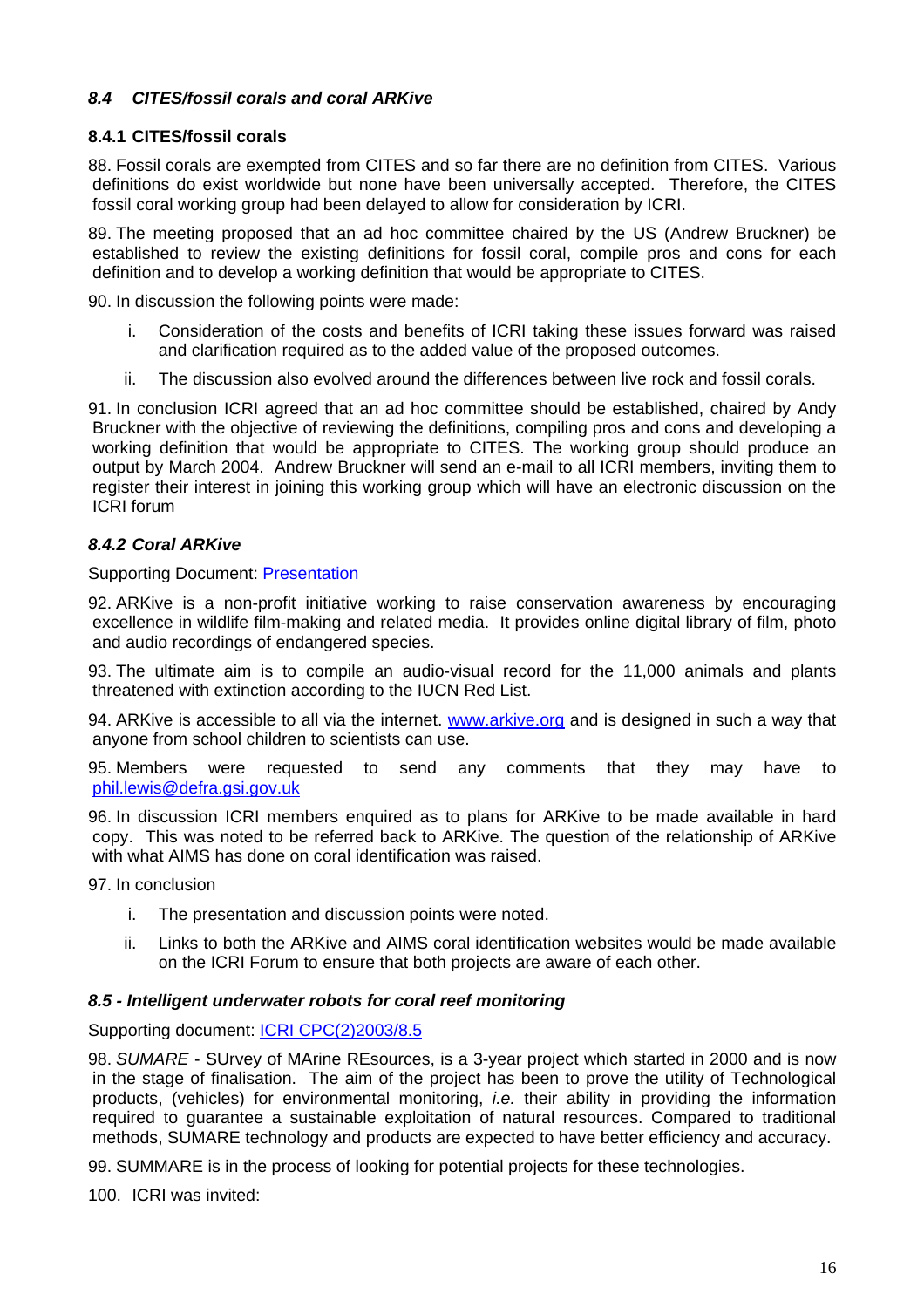- i. to note and comment on, as appropriate, the information given at Annex 1 of the supporting document with respect to the SUMARE project;
- ii. to recommend that interested ICRI members should contact SUMARE (using the addresses given in the Annex of the document) to explore and test the potential of the underwater vehicles and seabed mapping / adaptive sampling technology developed under SUMARE to be used for automated - or remote controlled - monitoring of coral reefs at small and medium scales.

101. In discussion the following points were made:

- i. Affordability of this technology to developing countries.
- ii. A good opportunity to bring government and European Community a little closer to ICRI

102. In conclusion the content of the document was noted.

#### *8.6 - Cold/deep water corals*

Supporting document: [ICRI CPC\(2\)2003/8.6/1/rev1](http://www.icriforum.org/secretariat/doc/cold_water_corals.pdf) and [ICRI CPC\(2\)2003/8.6/2/rev1](http://www.icriforum.org/secretariat/doc/draft_cold_report842rev2.pdf)

103. The increased deployment of modern oceanographic and seabed survey over the last decade has allowed a closer in-situ examination of the existence of coral reef formations in cold and deep water areas. Cold-water reefs are wide-spread on continental shelves with suitable hydrographic conditions and they harbour a rich and diverse fauna making them attractive fishing grounds.

104. Observations have showed that an alarming number of these coral reefs are affected or totally destroyed, most likely due to the devastating direct impact of human activities, especially bottom trawl fisheries.

105. UNEP with support from the governments of Ireland, Norway and the UK and WWF coordinated an initiative to focus on the cold-water coral reefs and promote their protection and sustainable management at the global level. They aim to increase awareness amongst ICRI members on cold water corals and its potentially broad distribution.

106. ICRI CPC was invited:

- i. to note the background information given on cold-water coral reefs
- ii. to note the political agreements and commitments made recently with respect to coldwater coral reefs
- iii. to agree to widen the remit and scope of ICRI to include cold-water corals
- iv. to ask the ICRI Secretariat:

(a) to post the agreement under (c) of the supporting document on the ICRI Forum for discussion and comment

(b) to make the necessary preparations and arrangements for the next ICRI CPC meeting, to formally include cold-water corals in ICRI's scope, remit and work programme, *inter alia*:

- to prepare and submit a draft ICRI resolution to this effect for consideration and adoption at the next ICRI CPC meeting;
- to review the *Renewed Call to Action*, the *Framework of Action* and any other relevant ICRI Decisions, Resolutions and agreements with a view to identifying which of these documents would have to be revised and/or complemented;
- to issue a general invitation (using the ICRI Forum and any other suitable means) to countries, organizations and stakeholders interested in cold-water coral reefs to participate at the next ICRI CPC meeting with a view to becoming a member of ICRI. As part of this action, the ICRI Secretariat, on behalf of ICRI, should issue this invitation in writing to the governments of known cold-water coral reef ranges states that are currently not yet members of ICRI (e.g. Ireland, Norway, Canada);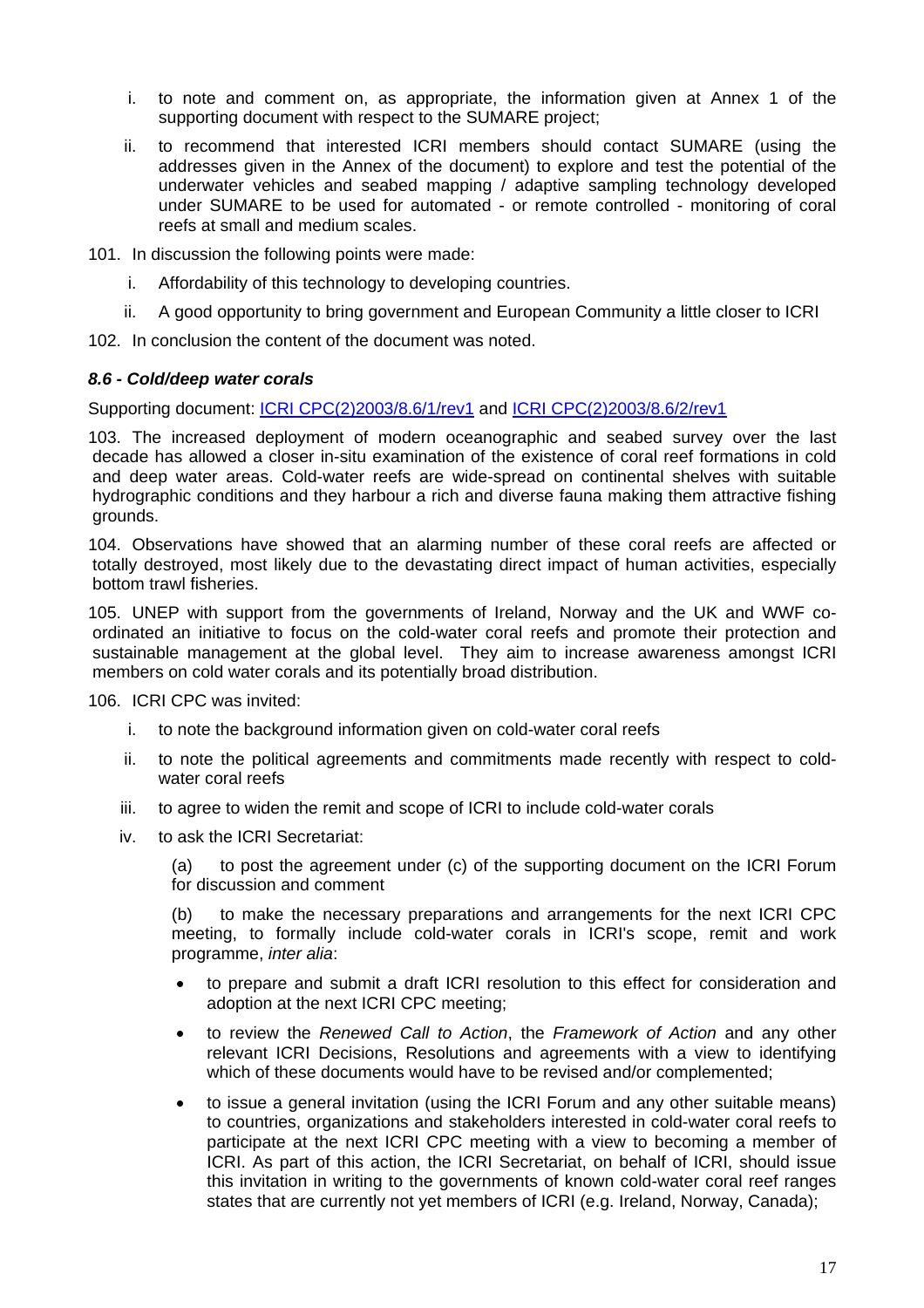- to prepare, in consultation with the supporters of the cold-water reef initiative mentioned under § 3 above, a draft programme of work to be carried out under ICRI on cold-water coral. To the extent possible, this draft programme of work should identify which parts of the work could be carried out by lead countries;
- v. to invite the operational networks of ICRI (ICRAN, GCRMN, ICRIN) and associated programmes to consider the inclusion of cold-water corals in their programme of work, and to report the outcome of these considerations to the next ICRI CPC.

## [ICRI CPC \(2\) 2003/8.6/Norway Speech](http://www.icriforum.org/secretariat/doc/cpc1103/ICRICPC_Norway86.pdf)

107. Norway thanked ICRI for allowing their participation as an observer at the meeting and to present the cold water coral reef issue together with UNEP. Norway's gratefulness was extended to the constructive cooperation with the governments of Ireland, the UK and with WWF on the production of the foundation report.

108. Marine resources have always been important to Norway. The visual documentation of damaged reefs has convinced the government, politicians, fishermen and environmentalists alike that the remaining reefs in Norway need to be protected. There is good cooperation with the different stakeholders and activities to protect the cold water reefs have began. Destructive fishing gear that is dragged along the bottom has been forbidden in, six reef areas. Preparation of a national network of MPAs has been initiated and the first network is planned to be in place in 2006.

109. Norway is prepared to provide funding and work with ICRI should it decide to support the cold water coral reefs.

110. ICRI was encouraged to:

- i. convey an interest in the cold water coral reefs and to look further into this issue which is important and closely related to other ICRI issues.
- ii. initiate further discussion on ICRI's role with respect to the cold water coral reefs
- iii. to increase the awareness of cold water coral reefs and the threats they are facing.

111. In discussion the following points were made:

- i. The issue of how to address cold water coral under ICRI, and the risks and advantages of addressing it was discussed.
- ii. It was suggested that a working group be set up to explore the advantages and concerns and prepare a report to enable ICRI to have a more informed discussion at the next ICRI CPC meeting in Okinawa. Further points to consider were:
- iii. what would ICRI do with the issue of cold water coral reefs and what type of activities might be envisaged;
- iv. will the ICRI's 'call to action' be changed or will cold water corals be incorporated in an operational network?
- 112. In conclusion ICRI CPC decided to examine further the issue of the cold water coral reefs, and:
	- i. agreed to establish an ad hoc committee to assess ICRI's potential role in the international collaboration on cold water coral reefs;
	- ii. welcomed the offer of the UK for Robert Canning to act as convenor of this committee;
	- iii. invited the committee to identify ICRI's potential in the protection and sustainable management of cold water coral reefs, the implications for ICRI's current work and what implementation modalities, if any, might be needed;
	- iv. Requested that the report of the committee be submitted to the Executive Authority by 1 May 2004 for circulation to members no later than 15 May 2004;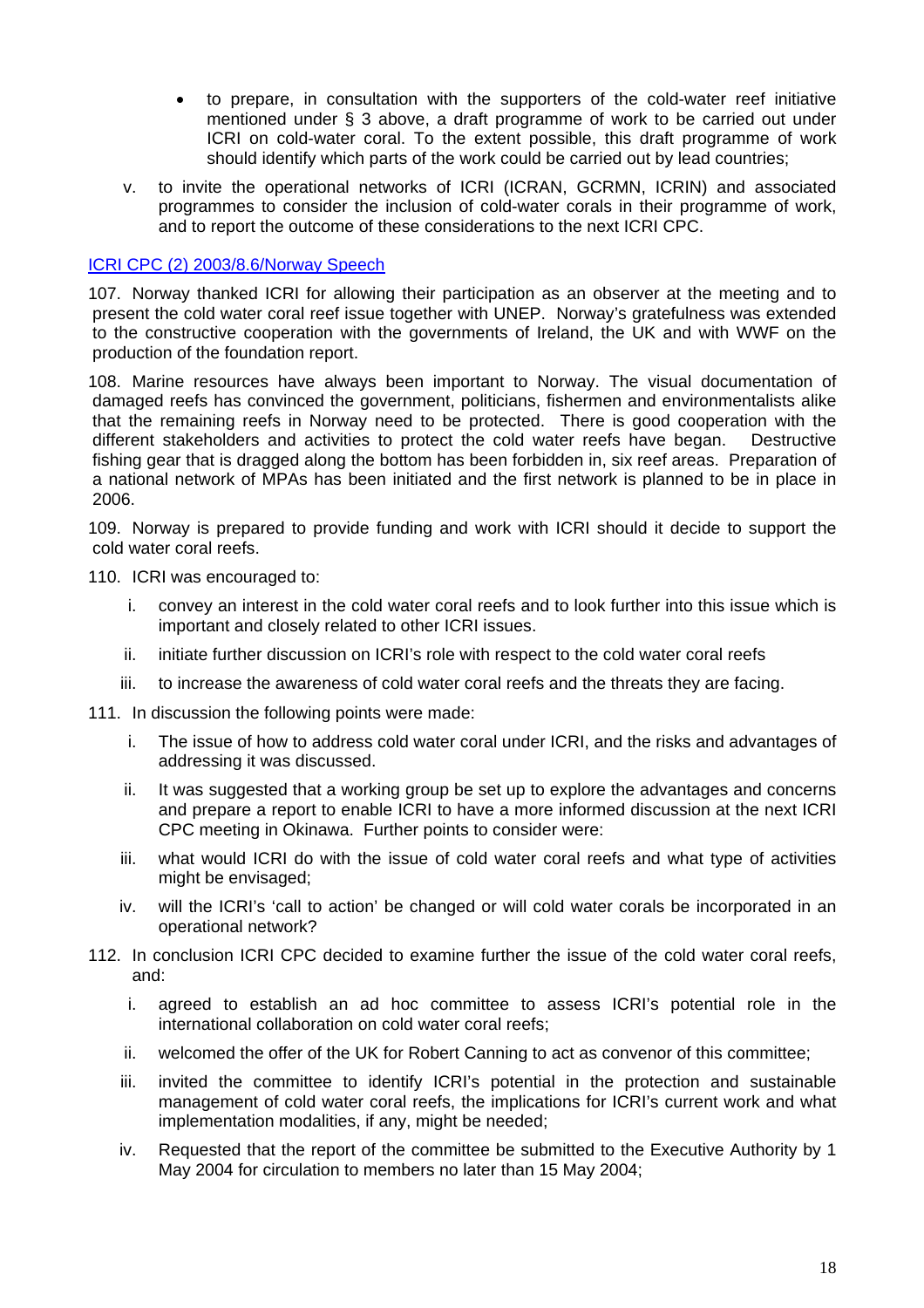v. Agreed to consider the report and decide what contribution ICRI might make at the next ICRI CPC meeting in Okinawa.

## **9.0 - ICRI MEMBERS**

#### *9.1 - ICRI Secretariat report on ICRI membership*

Supporting documents: [ICRI CPC\(2\)2003/9.1/1/Inf.1](http://www.icriforum.org/secretariat/doc/New_members_91.pdf) and [ICRI CPC\(2\)2003/9.1/2](http://www.icriforum.org/secretariat/doc/membership_analysis.pdf)

113. In May 2003, in Gland, Switzerland, the ICRI CPC members agreed to the preparation of a resolution for the 'Organisation and Management procedures for ICRI'. Article 1 of the draft resolution states the eligibility of members to the Initiative and 1.3 of the Article makes reference to the continued membership to the Initiative, by '*attendance to at least one General Meeting for every term of an Executive Authority'.* Based on criteria 1.3, a membership analysis was undertaken using the available participant's list, to demonstrate the participation of countries and organisations at CPC meetings from March 1999 to May 2003.

114. ICRI CPC members/Secretariat were requested to:

- i. Keep an accurate and up-to-date record of participant lists for all CPC meetings since 1995 on the ICRI Forum website.
- ii. Revise the participant lists from 1995 till 2003.
- iii. On participant's list, clearly state whether participant is a representative of a country, organisation, an alternative representative e.t.c.
- iv. Consider and review the criteria of continued membership to the Initiative.
- v. Consider, increasing the number of coral reef countries to ICRI CPC meetings.

115. In discussion the following points were made:

- i. The meeting discussed ways to recruit new members especially from the EU. In the case that members want to promote ICRI to others the Secretariat can provide relevant information.
- ii. Secondly the need to clarify who the participants are representing at ICRI meetings was raised.
- iii. Some members (Kenya, ICRAN, Netherlands Antilles) raised concerns as to why they were not on the member's list of the document produced. This was because the list had been compiled from previous lists of attendance which were incomplete therefore stressing the need to keep accurate and up to date records of participants, more importantly as the Secretariat changes every two years.
- iv. The need to use the ICRI Forum to hold information and hence maintain institutional memory was strongly supported.
- 116. In conclusion:
	- i. The Secretariat (Designated Administrative Representative) at UNEP-WCMC was requested to produce a selection of pertinent information to assist ICRI members in the communication of ICRI objectives and recruitment of new members.
	- ii. A recommendation was made to use the forum to maintain institutional memory and prevent the loss of knowledge.

### *9.2 - Matters arising from Members' Reports*

#### **WWF -** Endangered Seas Programme

117. WWF brochure was introduced as the report for the meeting. The brochure on WWF's Coral Reef Initiative covers issues such as; threats and solutions, networks of marine protected areas, sustainable use, ecosystem approach, scientific foundations and partnerships. More information can be obtained at [www.panda.org/coral](http://www.panda.org/coral)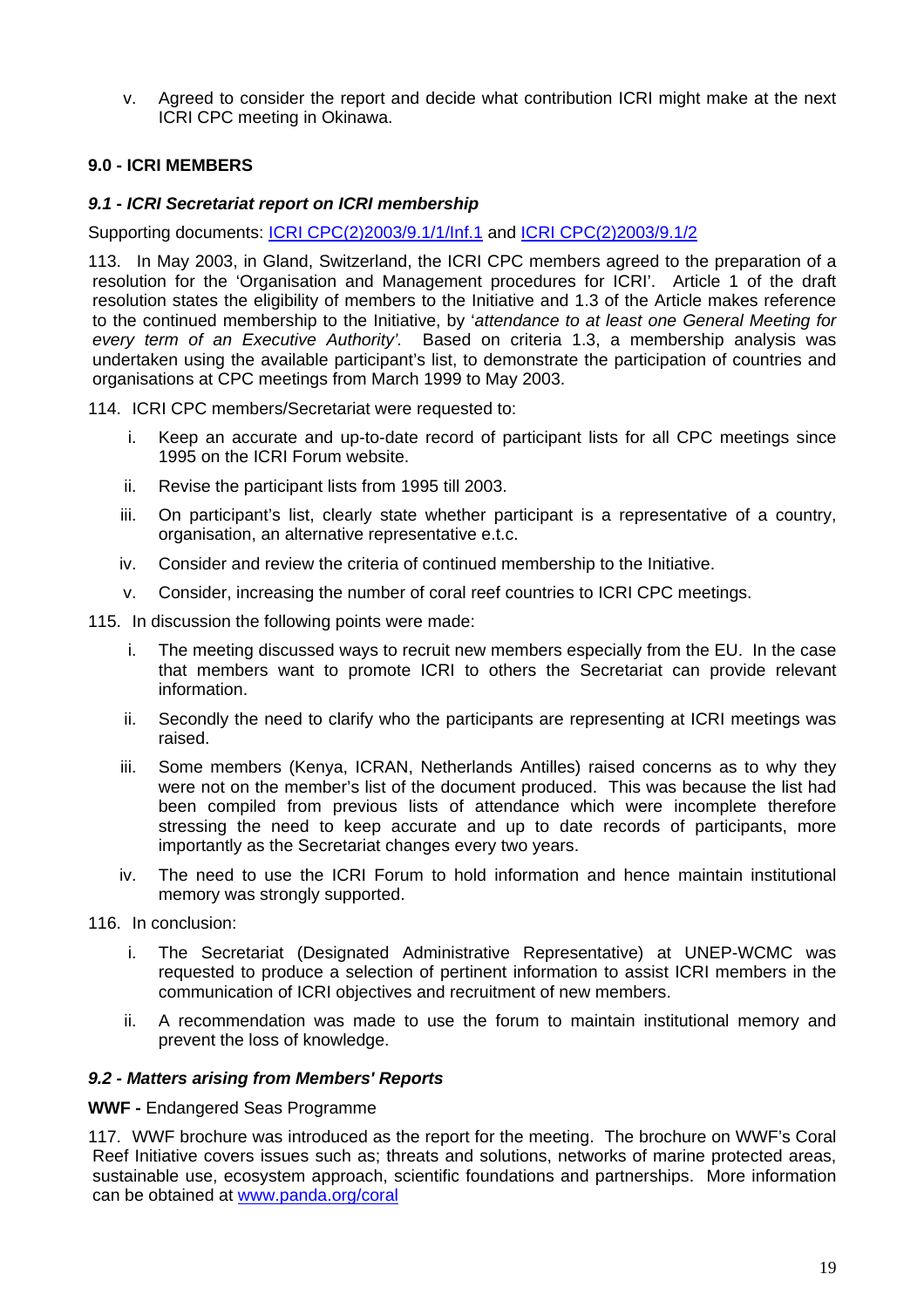118. In conclusion the presentation was noted.

## **Kenya**

Supporting Document: [Presentation](http://www.icriforum.org/secretariat/doc/cpc1103/ICRI_COUNTRY_REPORTkenya.pdf)

119. Progress has been made in the development and implementation of activities and initiatives that contribute towards the improved management of coral reefs in Kenya. A few examples are: implementation of activities by the National ICAM secretariat; post-bleaching monitoring; production of educational and awareness materials and coast-wide education extension programs.

120. In conclusion the presentation was noted.

## **South Africa**

Supporting Document: [Presentation](http://www.icriforum.org/secretariat/doc/cpc1103/SA.pdf)

121. South Africa has only 20  $km^2$  of coral reefs in three reef complexes all of which are in MPAs. The high biodiversity of these reef complexes makes a biodiversity hotspot which, although small is of great importance.

122. The reefs have been subjected to threats such as tourism, bleaching and the crown of thorn starfish. Current reef surveys are using an Integrated GIS based model, which is an interactive tool for the managers undertaken by an interesting consortium of local, NGO and private bodies. Finally collaboration with Western Indian Ocean neighbours has been initiated.

123. In conclusion the presentation was noted.

### **World Bank Progress update**

124. Andy Hooten conveyed the apology of Marea Hatziolos, the World Bank representative who could not be in attendance.

125. The World Bank has developed a scorecard for MPAs, which was presented at the WPC in Durban. Copies of the scorecard were passed out during the CPC and comments were requested from the members.

126. With respect to the ICRI scorecard no responses have yet been received from the ICRI members. The subject will be re-opened as a conference on the ICRI Forum, to illicit additional feedback from the members

127. World Bank has been involved in coral reef projects, such as the Mesoamerican Barrier Reef System Project, and the COREMAP II project. It has also been developing a CD-ROM for distance learning.

128. Finally, a brief report was given on the status of the GEF-World Bank Coral Reef Targeted Research and Capacity Building project that is under consideration by the GEF council.

129. In conclusion the presentation was noted.

### **Ramsar**

Supporting Document: [Presentation](http://www.icriforum.org/secretariat/doc/cpc1103/Ramsar.pdf)

130. An overview was given of the present status quo. The Convention covers a very wide range of wetlands from coral reefs to mountains. There are currently 138 Contracting Parties (24 in Neotropics) and 1317 Ramsar sites.

131. Ramsar COP 8 provided new guidelines on integrated coastal management and policies, and thus there is the need to support projects in all regions to test these guidelines.

132. New Ramsar sites were presented there have been 19 designated in Africa, 13 in America, 10 in Asia & Pacific, and 13 in Europe.

133. Ramsar is mplementing WSSD and has joint programme of work with CBD and the EIA (Environmental Impact Assessment) Association.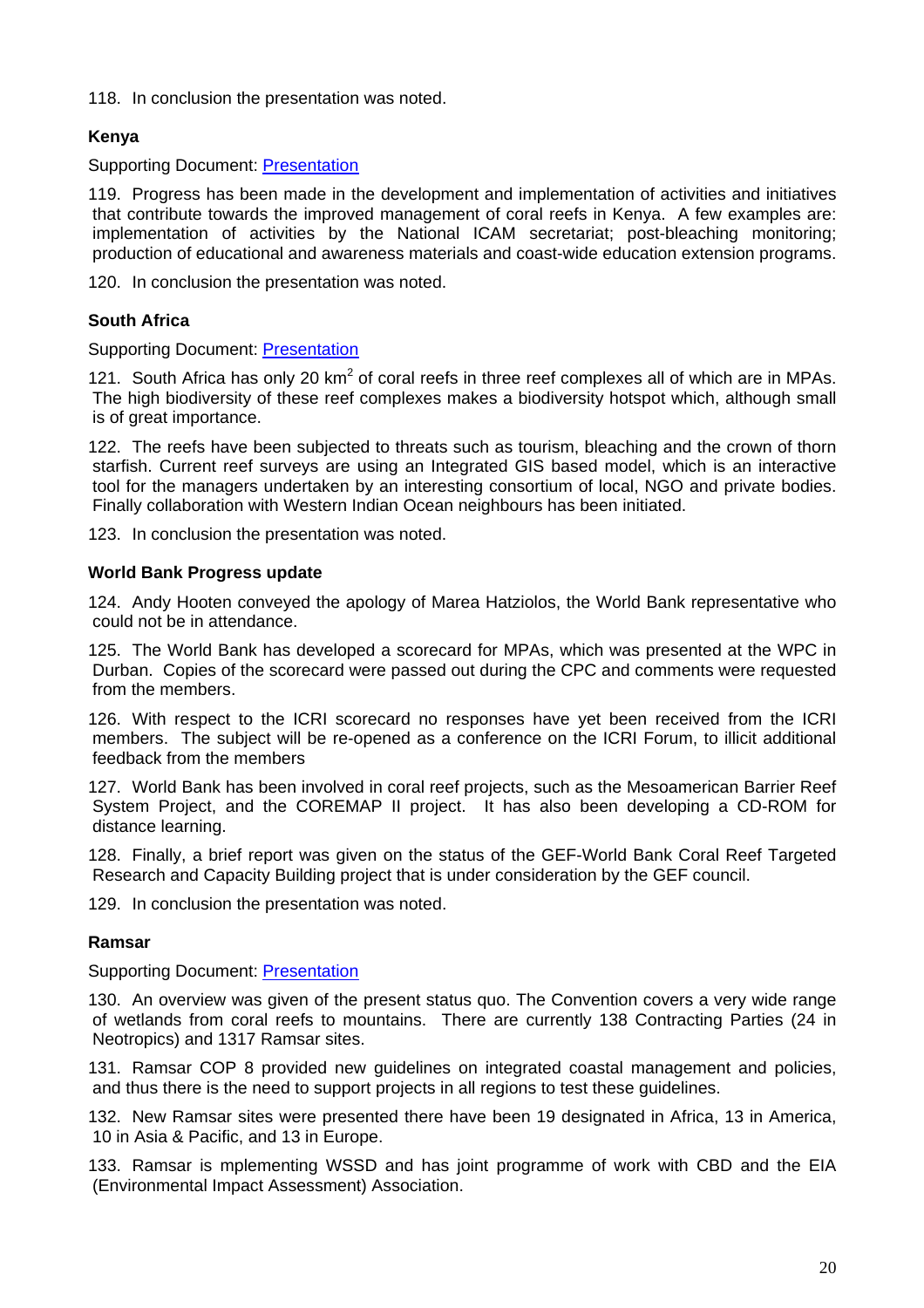- 134. Finally, Ramsar is also supporting national inventories of wetlands.
- 135. In conclusion the presentation was noted.

## *AGRRA*

Supporting document: [ICRI CPC\(2\)2003/9.2/2\(rev1\)](http://www.icriforum.org/secretariat/doc/AGRRA.pdf)

Recent Publication: Results of AGRRA Surveys of Twenty Western Atlantic Reef Areas

136. The Atlantic and Gulf Rapid Reef Assessment (AGRRA) Program is an international collaboration of scientists and managers aimed at determining the regional condition of reefs in the Intra-Americas Sea (IAS, which includes the Caribbean, Gulf of Mexico, Florida, Bahamas) and the reefs off the Brazil's coast. Its initial aim is to develop an extensive regional database on coral reef condition. During the previous four years, teams of reef scientists have assessed some 720 reef sites in 24 reef areas throughout the region. They have all used the same methods to examine the condition of reef-building corals, algae and fishes. Over 100 scientists and resource managers participated in these field assessments, in training workshops, data analysis and preparing results for publication and dissemination.

137. In discussion the issue of to complete analysis of data in the Caribbean was raised.

138. In conclusion the content of the document was noted

## **The Representative Areas Programme (RAP) – GBRMPA**

Supporting Document: [Presentation](http://www.icriforum.org/secretariat/doc/cpc1103/71_GBR.ppt)

139. The RAP was first mentioned at WSSD with the aim to increase protection of the Great Barrier Reef by establishing a network of no take zones which include areas representative of biodiversity and ecological systems, there by providing for the sustainable use of the GBR.

140. RAP is required, as the current zoning of the reef is inadequate to ensure its sustainability and functionality. It is expected that the RAP will be essential in the maintenance for habitat conservation and ecosystem function.

141. The RAP is approaching its final stages, awaiting decisions on how much of the new network will be classified as no take.

142. The meeting was requested to note the process and progress of the RAP, and was invited to consult the RAP site at [www.gbrmpa.gov.au](http://www.gbrmpa.gov.au/)

143. In conclusion the presentation was noted.

## **10.0 - ICRI OPERATIONAL NETWORKS**

### *10.1 - GCRMN: (1) its future role, direction and funding*

Supporting document: [ICRI CPC\(2\)2003/10.1/1](http://www.icriforum.org/secretariat/doc/GCRMN10_1_1.pdf)

144. The GCRMN produced and released 'Monitoring Coral Reef Marine Protected Areas' at the World Parks Congress in Durban.

145. Basic socio-economic protocols have been published through NOAA as the SocMon manuals.

146. The CORDIO project has finalised reports for the first and has prepared a major proposal for the Indian Ocean countries that includes a major component of monitoring.

147. The Jamaica Coral Reef Monitoring Network (JCRMN) has been formed and monitoring increased, and the Polynesia Mana Node has been strengthened. The Micronesian Node in Palau held a successful meeting in July to showcase activities in participating countries and funding is available for monitoring via NOAA.

148. In discussion the issue of whether ICRI would be able to endorse a collective of coral reef projects for GEF funding was raised and discussed. It was noted that GEF receives so many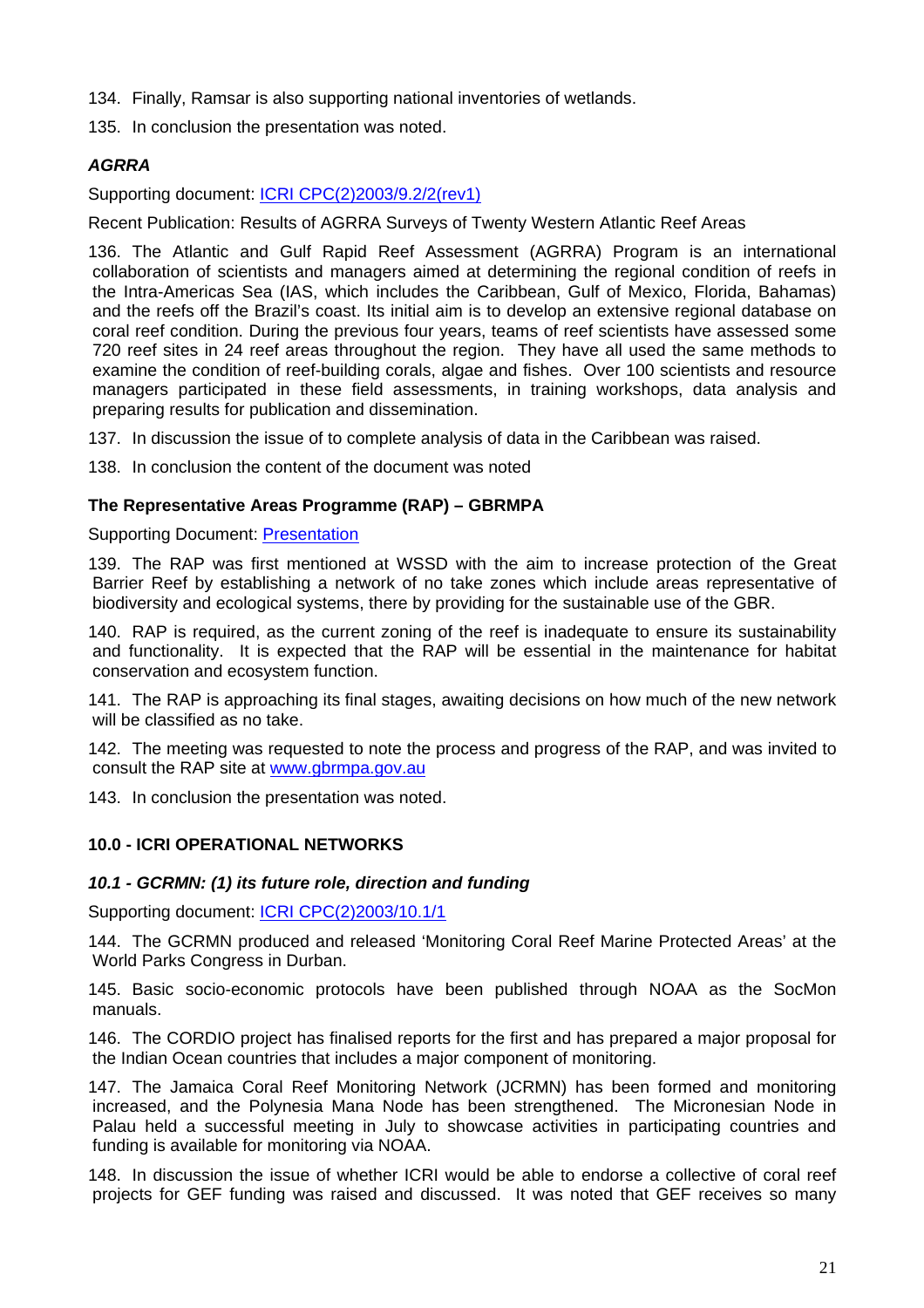applications and that they might be more receptive if there is an apparent co-ordination. Andy Hooten advised GCRMN to speak with Carl Lundin at IUCN for such a coordination.

149. In conclusion the collectivity of coral reef project for GEF funding was supported by the meeting

## *10.2 - ICRAN: update and status (***Alison Glass, ICRAN***)*

Supporting document: [ICRI CPC\(2\)2003/10.2/rev b](http://www.icriforum.org/secretariat/doc/ICRANProgressReport-ICRI-CPCNov03.pdf)

150. Alison Glass conveyed the apologies of Kristian Teleki, Jamie Oliver and Richard Kenchington, who were unable to attend the meeting.

#### 151. The report reflected the following activities

- i. ICRAN has extended its partnership to include two new members: Nature conservancy and MAC.
- ii. The contract for Meso-American Reef Alliance project has been signed
- iii. ICRAN collaborated with CORAL to produce a coral reef information video screened so far on all Continental Airlines flights to coral reef destinations.
- iv. At the WPC in Durban, ICRAN launched a CD for protected areas containing coral reef information and materials, and participated in several marine events.
- v. ICRAN also co-supported the 'Monitoring Coral Reef Marine Protected Areas' and the 'World Atlas of Seagrasses'
- vi. Future activities include fund-raising and public awareness, inputs or possible side events at the Barbados + 10 and the CBD COP7, and to develop an experience-sharing workshop for managers of ICRAN and WHS at the 10<sup>th</sup> ICRS in Okinawa.

152. In discussion the following points were made:

- i. ICRAN funds and strategy, and function of ICRAN were the key areas for discussion. These will be further discussed at an ICRAN meeting in January 2004.
- ii. The need to use an existing structure such as the operational network working group to explore funding issues.
- 153. In conclusion the presentation and ideas of the discussion were noted.

### *10.3 – Reef Check: update*

Supporting Document: [Presentation](http://www.icriforum.org/secretariat/doc/cpc1103/ReefCheck.pdf)

154. Reef Check is a coral reef conservation organization, which in partnership with GCRMN and ReefBase measures the health of coral reefs. One of main objectives of Reef Check is training with the goal of establishing good monitoring. Reef Check started an Initiative with the Marine Aquarium Council and is also working with corporate sponsors such as the Quiksilver Crossing vessel.

155. Reef Check recognise that there is a need for standardized monitoring across coral reef countries and the need for monitoring to evaluate success of all these new MPA's

156. In discussion the following points were made:

- i. Rolph Payet urged Reef Check to pay more attention to the Indian Ocean. Based on that Gregor Hodgson informed the meeting that UNEP responds to country level request and therefore, countries need to submit their requests for support to UNEP.
- ii. There is a newly set up World Bank office in Papua New Guinea which have a strong interest in marine resources and their management. Reef Check was encouraged to initiate dialogue with them.
- iii. Repatriation of data to fill in information gaps was also discussed.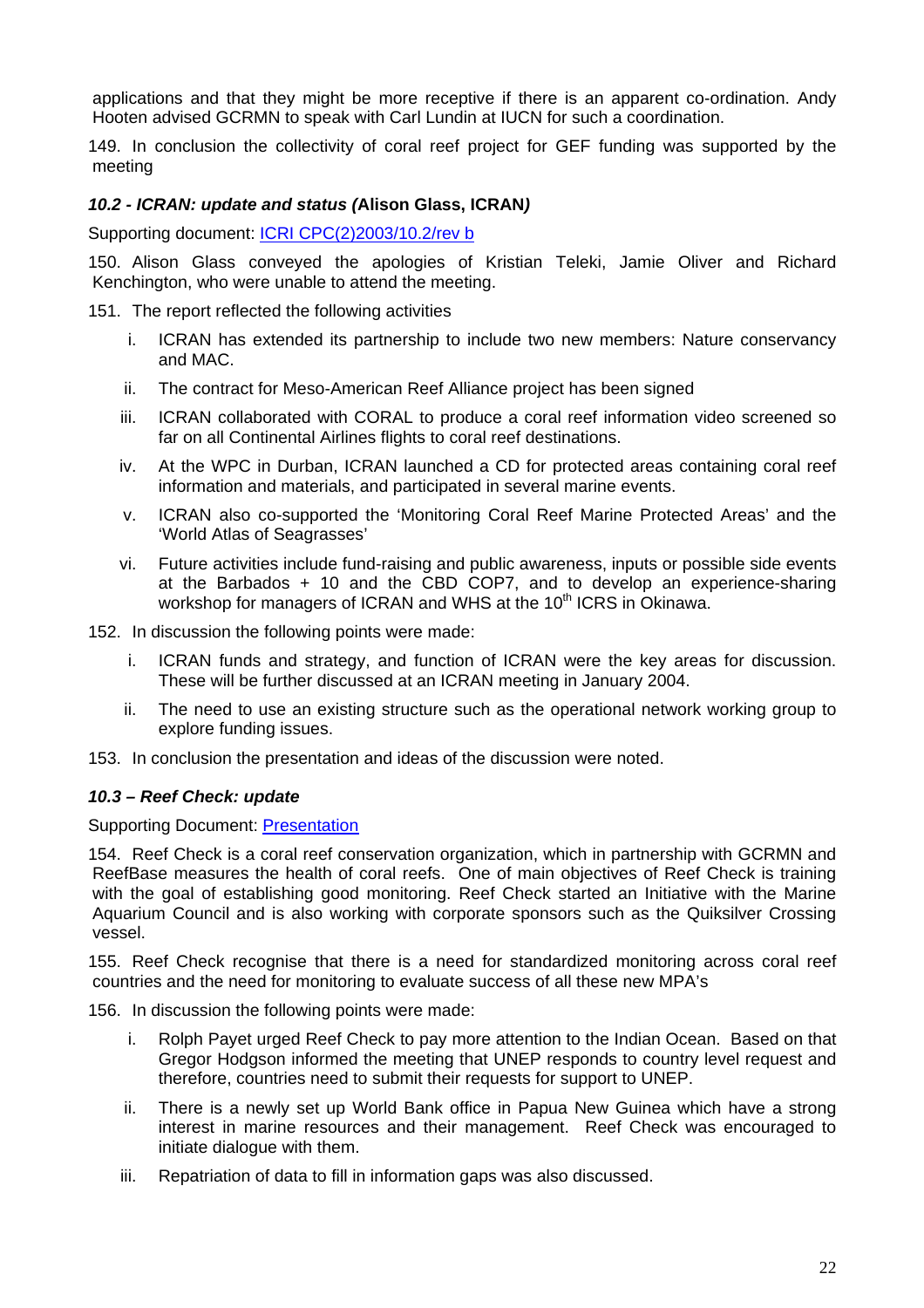## *10.4 CORDIO*

Supporting document: [ICRI CPC\(2\)2003/9.2/1](http://www.icriforum.org/secretariat/doc/cordio_SA.pdf) and [Presentation](http://www.icriforum.org/secretariat/doc/cpc1103/CORDIO_report.pdf)

157. The  $3^{rd}$  phase of CORDIO;s programme is nearing completion. There is a new proposal for support to SIDA for 2004 – 2006, which will concentrate on monitoring, targeted research and alternative livelihood.

158. A joint CORDIO/IUCN/GCRMN co-ordination node has been established in South Asia to streamline programme of activities, strengthen collaboration and make more efficient use of funding. CORDIO participated at the World Parks Congress, assisted in setting SIDA's priorities for biodiversity conservation in the future, hosted a meeting in Stockholm to review current knowledge of poverty, fisheries and coral reefs, and hosted the CORDIO planning meeting for the new phase in Colombo in February

159. In conclusion the content of the report and presentation was noted.

### **11.0 - ICRI WORKING GROUPS**

## *11.1 - Review of existing ICRI working groups*

Supporting documen[t: ICRI CPC\(2\)2003/11.1/1](http://www.icriforum.org/secretariat/doc/ICRI_MEASURES_FINAL.pdf)

160. In a move to improve the management and protection of coral reefs and to better co-ordinate efforts to achieve the goals within the 'Framework of Action' and the 'Call to Action', a number of resolutions and decisions have been taken by the International Coral Reef Initiative Coordination and Planning Committee (ICRI CPC) at various meetings.

161. The review was an attempt to bring together these resolutions and decisions and the ICRI CPC was requested to:

- i. Decide on the continued relevance of these resolutions and decisions
- ii. Consider further actions that need to be taken on these resolutions and decisions,
- iii. Where resolutions/decisions still have relevance, provide inputs to update the status of these resolutions/decisions
- iv. Where established, decide on the continued relevance of the working groups under these resolutions and decisions
- v. Consider establishing guidelines, mechanisms for actions by working group including Terms of Reference, allocating responsibility and reporting timeframe.
- vi. Consider the future type and number of resolutions and decisions that might be adopted and if necessary to restrict to a number that can be addressed by the members.
- 162. In discussion the following points were made:
	- i. Members of some of the working groups were present and provided the meeting with an update of progress to complement the findings of the review.

*(a) Trade and Fisheries Working Group* **–** (Moderator: Barbara Best) - The correct name of this working group should be corrected from Destructive fishing to the working group on Trade and Fisheries. There has been significant progress since it was formed in 1999, and the report of findings will be made available to the ICRI Secretariat following the meeting. ICRI members felt that there was still a need for this working group, but that the former working group be dissolved and re-instituted with a specific mandate.

*(b) Marine Protected Areas Working Group* (Moderator: Arthur Paterson) A brief report on progress of the MPA working group was given. The initial aim of the working group in 1999/2000, to develop a strategy on MPAs, was felt to overlap with the ICRAN Programme of work. In 2001, the planning of ITMEMS MPA programme was delegated to the MPA working group, which worked through virtual discussions and meetings to successfully plan this programme. Since then there has been no activity, however it is felt that there is a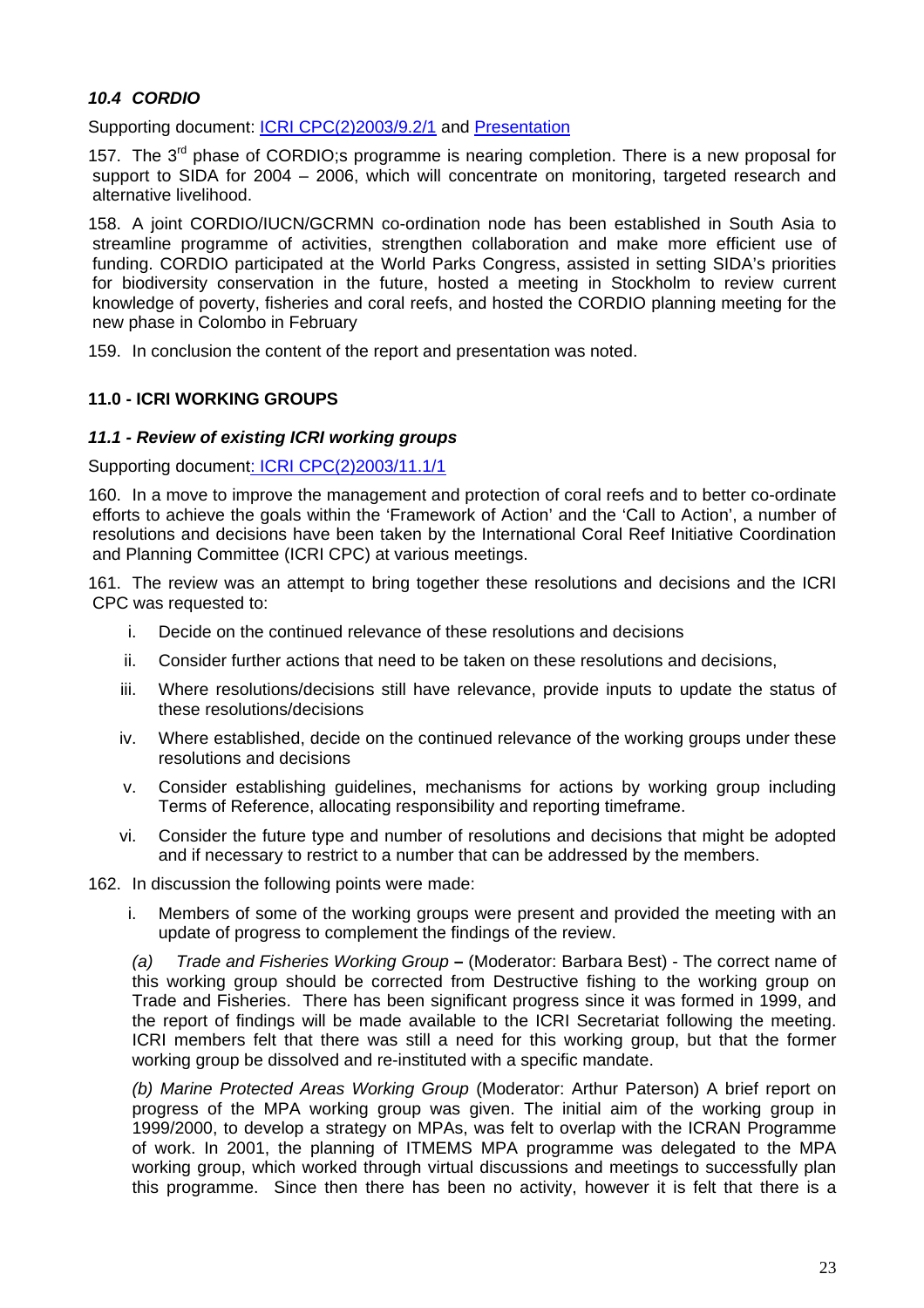continued need for this work with an adapted mandate to reflect the outcomes of the WPC, held in Durban, 2003.

*(c) Ramsar -* reported on the status of the resolutions relating to the implementation of Ramsar sites with coral reefs and requested that this be maintained as an ongoing action. Since 1999 the number of sites with coral reef components has risen from 20 to 39.

- ii. The meeting was in favour of the regular maintenance of the review of measures and working groups by the Secretariat and suggested the reformatting of the review into thematic groups of recommendations and decisions. A proposal was put forward that working groups that have been inactive for 2 years should be put to the ICRI membership for a decision as to the fate of that group.
- 163. In conclusion:
	- i. ICRI members welcomed the submission of the review. ICRI agreed that the Trade and Fisheries working group be dissolved and re-instituted with the following mandate:
		- (a) Look at what ICRI members can contribute to Okinawa in terms of trade and fisheries issues;
		- (b) Examine what potential role ICRI can play in helping to move decisions forward at CITES (for example in the addition of Sea horses to Appendix 2);
		- (c) Examine the need for a more permanent working group on trade and fisheries within the ICRI structure.
	- ii. ICRI members were urged to discuss marine issues with national CITES focal points and/or national delegates to raise awareness of ICRI concerns in International trade debates.
	- iii. Barbara Best agreed to continue to moderate the Trade and Fisheries Working Group. A message will be sent, via the ICRI Secretariat inviting members to express their interest in joining the working group.
	- iv. ICRI agreed the continuing need for the MPA working group, subject to a review of the mandate and working group members in the light of the outcomes of the 2003 WPC.
	- v. ICRI agreed that the Secretariat should maintain a list of ICRI measures and working groups indicating status of activities or progress.
	- vi. The Secretariat are requested to compile a list of extant ad hoc committees with information on who is responsible, who has worked in the committee, the timescale of reporting and committee ToRs. This information should be made available on the ICRI Forum and the document maintained by the Secretariat.
	- vii. Members are requested to inform the Secretariat of the status of the working groups or ad hoc committees and the resolutions with which they are involved.
	- viii. The Secretariat will maintain a list of on going resolutions and decisions, which shall be made available on the ICRI Forum.

### *11.2 - Report of the working group on the ICRI Operational Networks*

164. No report submitted to the meeting.

165. The purpose of the operational networks working group was to examine the role of and define the Operational Networks with respect to ICRI.

166. In discussion questions were raised about the purpose of an Operational Networks Working Group. It was felt that there is still a need to define the roles of the operational networks and therefore for this working group

167. In conclusion ICRI agreed that there is still a need for the Operational Networks Working Group and that the original proponent of this working group, that is France, should be approached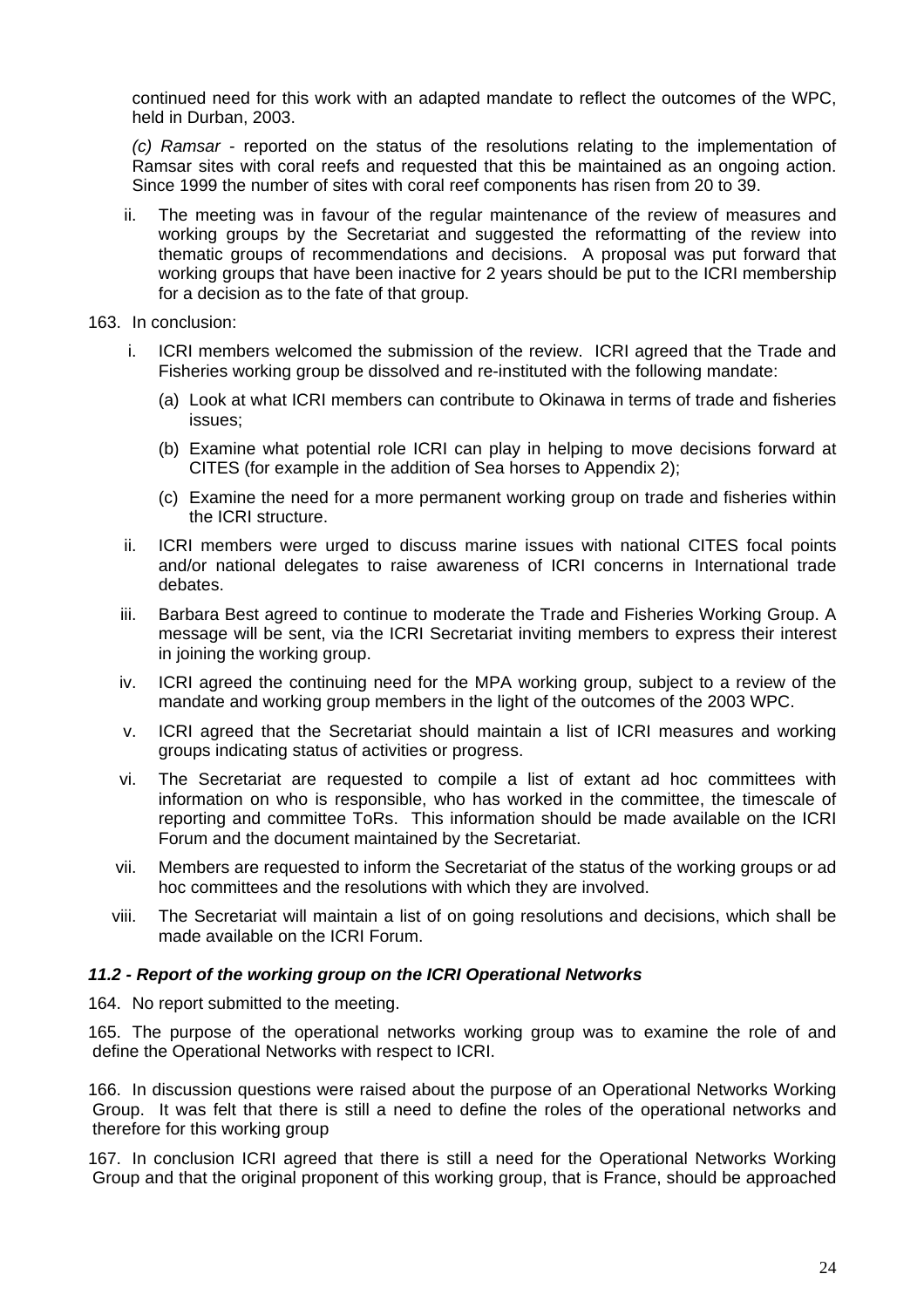to assess their willingness to act as chair of the group, establishing a time frame and brief terms of reference

## *11.3 - The use of a "score card" for the evaluation of ICRI*

Supporting document: [ICRI CPC\(2\)2003/11.3/1](http://www.icriforum.org/secretariat/doc/Draft_ICRI_scorecard.pdf)

168. The score card methodology has been developed by the World Bank as a tool to measure performance against agreed objectives and to report on this in a transparent way. Its purpose in this instance is to assess the effectiveness of the ICRI's partnership in promoting actions towards the conservation of coral reefs.

169. In conclusion:

- i. ICRI recommended that the score card working group is revived to continue its work in assessing the potential for using a score card to assess the effectiveness of ICRI. Marea Hatziolos has kindly offered to continue to moderate the score card working group.
- ii. ICRI members were requested to respond to reminders for contributions to this working group to allow for a report to be made back to the next ICRI CPC meeting in July 2004.

### **12.0 - ICRI FORUM**

#### *12.1 - Report on the ICRI Forum with an information document by ICRAN*

Support document: [ICRI CPC\(2\)2003/12.1/rev1](http://www.icriforum.org/secretariat/doc/HostingTheICRIForum.pdf)

170. ICRI Forum was designed in 1997 to offer a gateway for coral reef information and provide a stable archive location for ICRI documentation. Due to the strong digital divide that exists in many countries the Forum strives to operate at a low band width to remain accessibility to as many users as possible.

171. The Forum continues to be well visited with and increasing number of repeat users but there are a number of facilities which are underused (such as the Information Resources section) and with increased user awareness, ICRI could gain more benefit from its services.

172. A new forum design has been selected and is expected to be operational by early December 2003.

173. A brief explanation of how to use the ICRI Forum discussion was presented. The email address for the list is [list@icriforum.org](mailto:list@icriforum.org)

174. Finally, discussions are currently underway with J. Oliver of ReefBase to look at the integration of the ICRI Forum Information Resources section with the ReefBase library.

175. In discussion the following points were made:

- i. Use of Kiosks Countries wishing to post information about their own coral reef activities are invited to open a kiosk on the ICRI Forum. The Kiosks are also open to any member wishing to share information about their organisation or initiatives.
- ii. Members requested that the member's database include key words indicating the interests of members to help include the right people in discussion groups.
- iii. The ICRI Forum has a key role to play in the ICRI communication strategy, which should be further explored.

176. In conclusion:

- i. The meeting agreed that the ICRI forum is a key tool in enabling the functioning of ICRI and contributes to ensuring a base level institutional memory for an international forum with no permanent base.
- ii. At present the facilities available are not being fully exploited by the ICRI membership, and the Secretariat encourages its increased usage.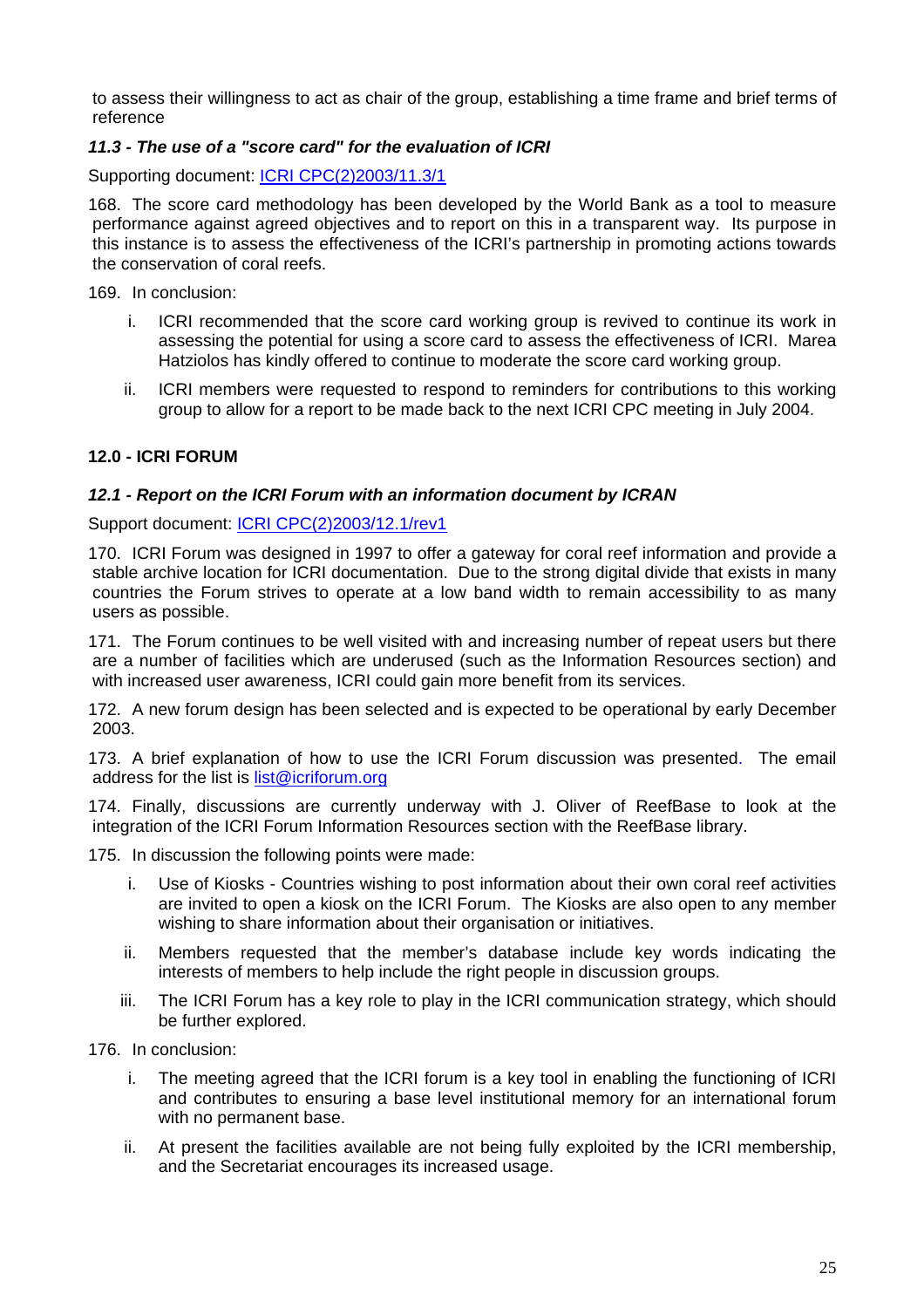- iii. ICRI welcomed the new design for the ICRI Forum and the progress made to improve ease of navigation and accessibility.
- iv. ICRI members were requested to register as users of the ICRI Forum, so that all members have access to the facilities available.
- v. Discussions are underway to create a link between sidsnet.org and the ICRI Forum and their potential synergies.
- vi. UNEP-WCMC to set up a link between its website to that of the ICRI Forum.

### *12.2 - ICRI Forum training session*

177. Francis Staub and Andy Hooten undertook an online training session for ICRI members. The session was aimed at demonstrating some of the key facilities of the site, in particular the discussion fora. The session covered how to register on the site, and how to establish a new conference, how to reply to an active discussion group andthe use of Kiosks to provide information about member's organisations and activities.

178. In conclusion:

- i. ICRI acknowledged the contributions and support of Andy Hooten and Francis Staub for their continued work on the ICRI Forum and the important role it plays in ICRI.
- ii. All ICRI members were advised to visit the ICRI Forum on a regular basis, and to make full use of the facilities available.

#### **13.0 - FINANCIAL MATTERS**

#### *13.1 - Budget and administration of US counterpart contributions to support UNEP's work on coral reefs and ICRI*

Supporting document: *[ICRI CPC\(2\)2003/13.1/1](http://www.icriforum.org/secretariat/doc/US_counterpart_contributions13_1.pdf)* and *[ICRICPC\(2\)2003/13.1/1/Add.1](http://www.icriforum.org/secretariat/doc/US_counterpart_contributions_Add1.pdf)* 

179. In recent years, the United States Government has kindly provided UNEP with annual counterpart contributions to support UNEP's work on coral reefs and the International Coral Reef Initiative (ICRI). New procedure for UNEP's administration of these counterpart contributions was announced in August 2003, with the purpose of improving the transparency of administration and allocation of the US counterpart contributions. For this purpose, a concept note has to be completed. Following completion of the project/activity, a copy of the concept note together with all relevant products and outputs will be submitted to the US government.

180. ICRI CPC was invited:

- i. to note the new procedure in the administration and allocation of the annual US counterpart contributions to support UNEP's work on coral reefs and the International Coral Reef Initiative (ICRI), as outlined in the Memorandum at Annex 1 of the supported document;
- ii. to welcome that UNEP will provide ICRI at the meetings of CPC with information on how the US counterpart contributions are being administered/allocated;
- iii. to note the concept note at Annex 2 of document ICRI CPC(2)2003/13.1/1as one of projects/activities which are, or will be, funded by the US counterpart contributions in the period 2003/2004.

181. In discussion it was noted that this information has been provided to ensure continuing transparency. Further information of this process is available from the UNEP CRU if required.

182. In conclusion:

i. ICRI noted the presentation of the administration of US counterpart funds designated for coral reef activities, in particular ICRI activities.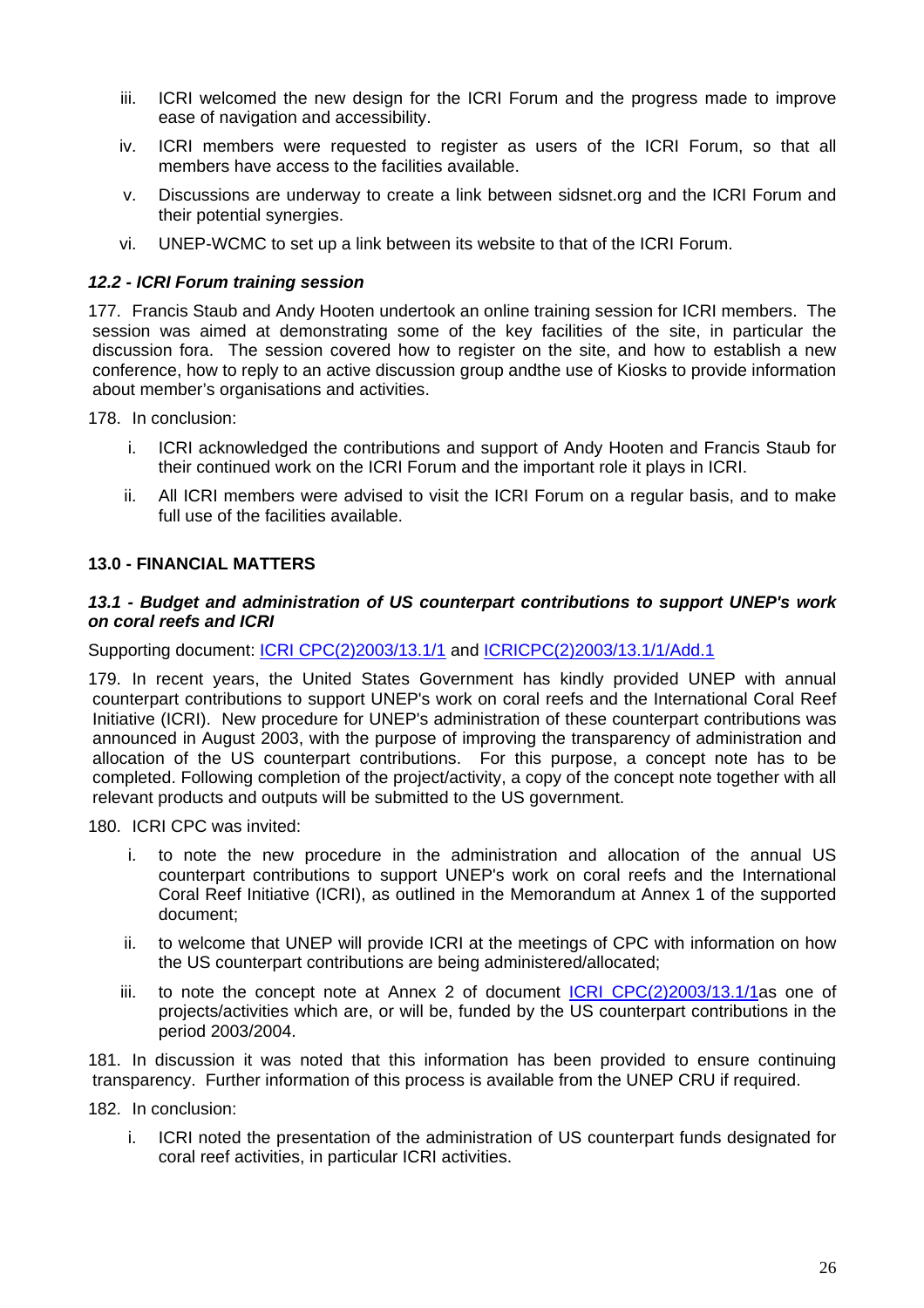- ii. ICRI acknowledged the US for their continuing and significant contribution and urged the US to continue this support. The meeting considered how the Secretariat could obtain such financial support from other member nations, such as Australia.
- iii. The UNEP CRU was acknowledged for its work in ensuring the transparency and partnerships in the revised administration of these funds.

## **14.0 - ANY OTHER BUSINESS**

#### *14.1 Announcement: Royal Society of London, 19 - 20 January 2004 "Atmosphere - Ocean - Ecology dynamics in the Western Indian Ocean"*

183. The announcement of this meeting was made by Robert Baldi at the request of the Royal Society. Rolph Payet will be involved in the meeting and invited members to assist in disseminating information arising. Coral reefs have an important role to play in the identification of key research gaps in the Indian Ocean. It is also relevant to ICRI, particularly with plans to hold the third CPC meeting of the UK/Seychelles joint Secretariat in the Seychelles, early 2005**.** 

184. GCRMN are invited to the Royal Society for the same meeting and plan to organise a UK release for the "Status of Coral reefs of the World: 2004".

185. The meeting Agenda will be posted on the ICRI forum as soon as it is available.

## *14.2. Other Matters raised.*

186. Given the number and variety of meetings, the Secretariat requested that anyone submitting information on meeting dates and subjects to the ICRI Forum should include a paragraph summarising how ICRI could contribute to the meeting and the contact details for ICRI members planning to attend to permit necessary dissemination of information.

187. GCRMN tabled the outcomes of the recent Global Conference on Oceans, Coasts and Islands held in Paris. ICRI welcome the Resolution and I endorsed the recommendations made by the Conference.

188. GCRMN requested that in preparation for the ICRS ICRI members prepare country presentations to be collaged and posted by the ICRI Secretariat on the ICRI Forum. The Secretariat was requested to look for funds to support participation of developing countries at this important Symposium. Currently GCRMN are looking for funds to support approximately 200 people.

189. Japan highlighted their intention to host the ICRI Secretariat for the term 2005-2007 and is currently in discussion with potential partners.

### **15.0 - FUTURE MEETING ARRANGEMENTS**

### *Second CPC Meeting of the UK/Seychelles Secretariat*

190. The dates of the next ICRI General Meeting were proposed as the  $3-4<sup>th</sup>$  July 2004 to be held in Okinawa, Japan following ICRS. The details will be developed with the Japanese ICRS organisational team. The agenda will be made available to participants

191. It was noted that this would coincide with the Reef Check training, which normally follows directly after ICRS. There is also a clash with an OSPAR meeting. However the proposed date was maintained to enable ICRI to respond to decisions and outcomes of ICRS.

### *Third Meeting of the UK/Seychelles Secretariat*

192. The co-chair proposed that the  $3<sup>rd</sup>$  CPC of the current Secretariat be held in the Seychelles, February 2005. The Secretariat will keep members informed.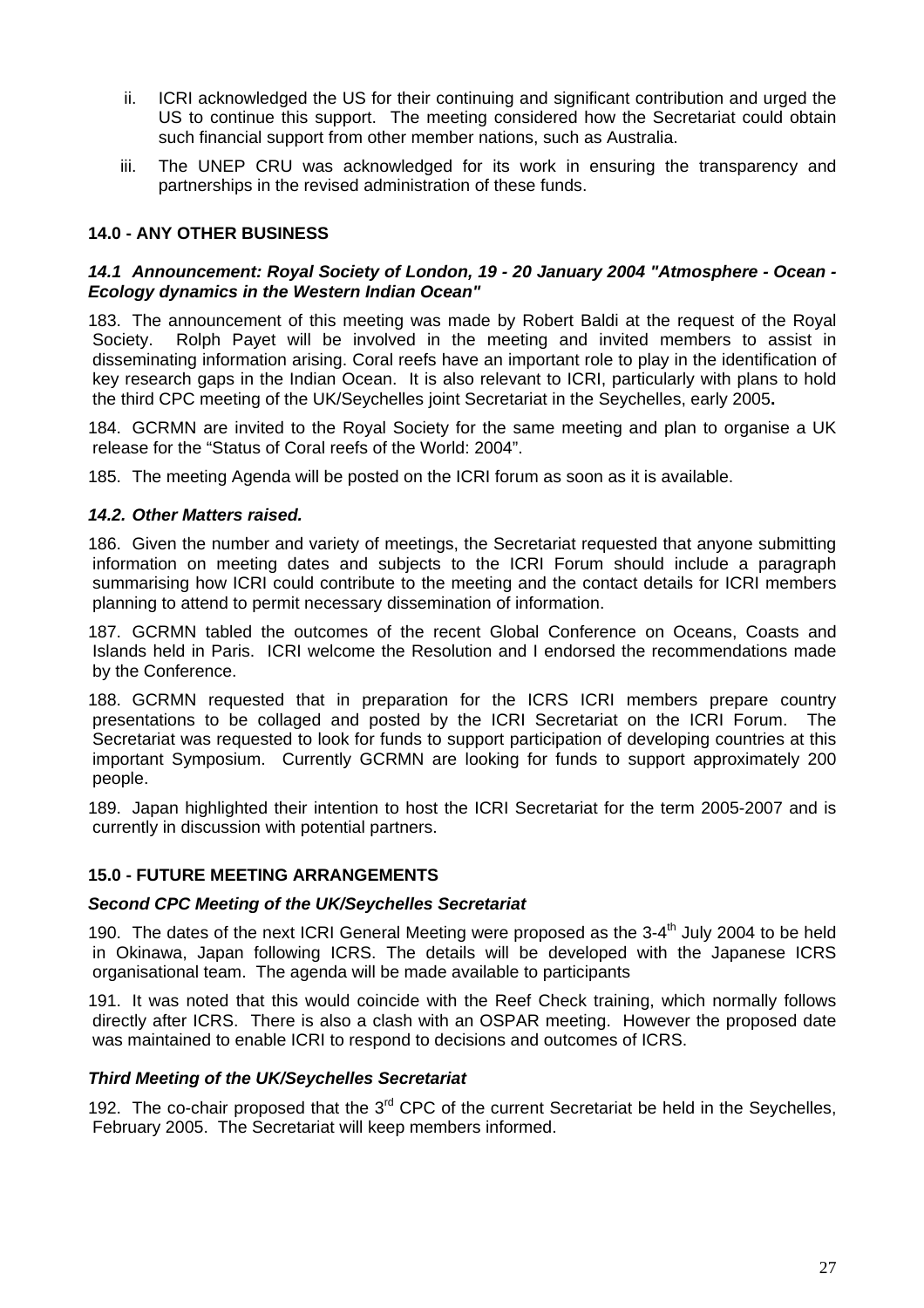## *Future meetings for following Secretariat*

193. Ramsar suggested that ICRI might consider holding a CPC meeting back to back with the next Ramsar Conference of the Parties, which is due to be held in November 2005 in Kampala, Uganda. This will be addressed by the next Secretariat

194. The next ITMEMS Meeting is due to be held in 2006. The location for this meeting has not yet been decided.

## **CLOSE OF MEETING**

195. On behalf of the ICRI CPC Meeting, the Co-chairs expressed their sincere gratitude to the hospitality of the Turks and Caicos team and for all the preparatory arrangements made. They also thanked the contribution of UNEP-WCMC in their role as administrative support for the ICRI Secretariat, and to the ICRI members present for the active discussion.

196. The Co-chairs were recognised for their effective and efficient guidance of the meeting to enable the objectives of the meeting to be met.

197. The summary record of the meeting will be prepared and circulated in accordance with the agreed resolution.

198. Following the close of the meeting there was a discussion led by Margarita Astralaga on the designation of Ramsar sites that included coral reef ecosystems within the Wider Caribbean region. This was open to all members, particularly to those from the region.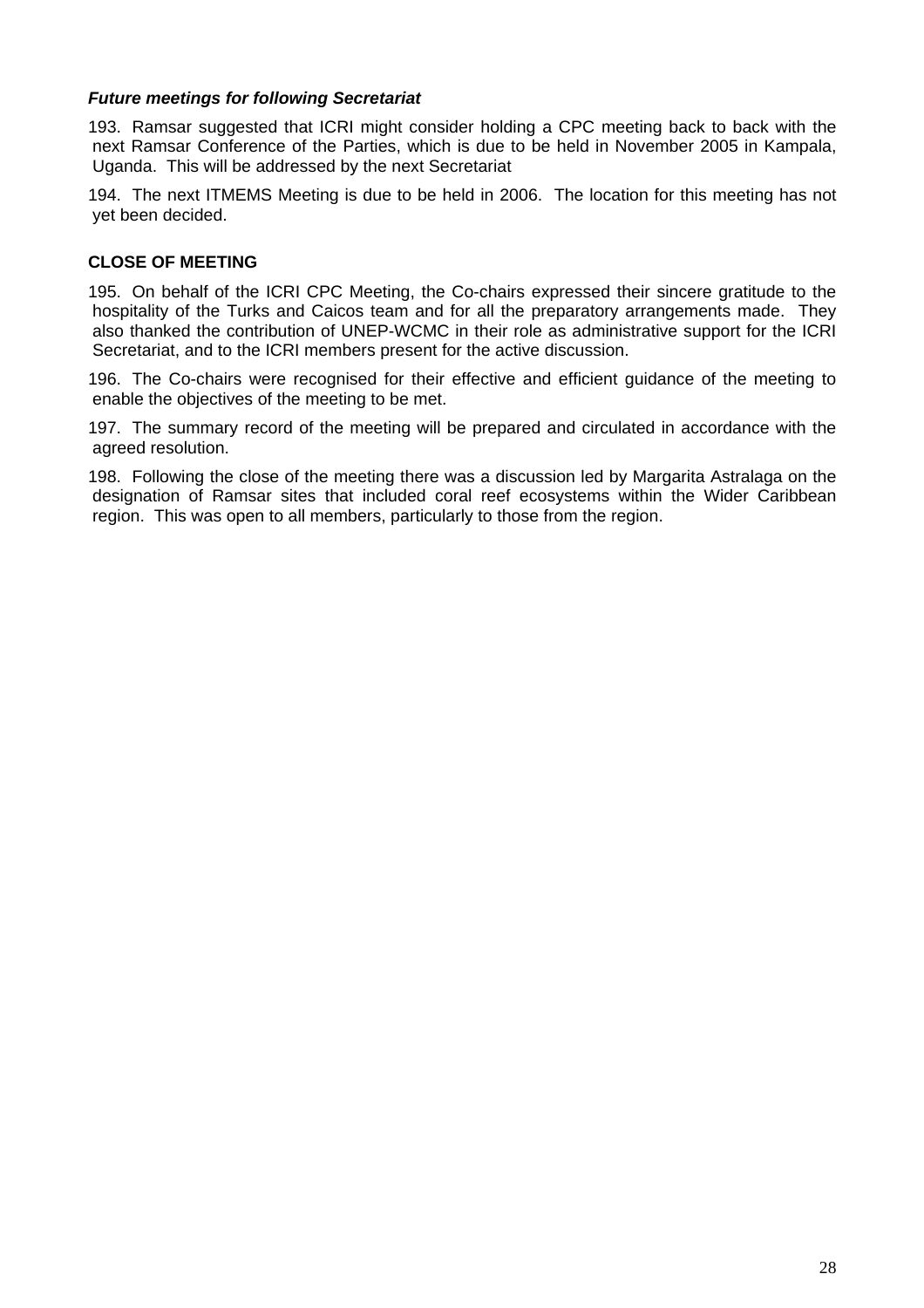# <span id="page-28-0"></span>**LIST OF PARTICIPANTS**

| <b>Name</b>                    | Organisation                                                              | <b>Contact</b>                            |
|--------------------------------|---------------------------------------------------------------------------|-------------------------------------------|
|                                | Alessandra Vanzella-Khouri UNEP Caribbean Regional Co-<br>ordinating Unit | avk.uneprcuja@cwjamaica.com               |
| <b>Alison Glass</b>            | <b>ICRAN - International Coral</b><br><b>Reef Action Network</b>          | aglass@icran.org                          |
| <b>Andy Hooten</b>             | <b>AJH Environmental Services</b>                                         | Ahooten@worldbank.org                     |
| <b>Angelique Brathwaite</b>    | Coastal Zone Management Unit                                              | abrathwaite@coastal.gov.bb                |
| <b>Arthur Paterson</b>         | NOAA - National Oceanic and<br>Atmospheric Administration                 | Arthur.E.Paterson@noaa.gov                |
| <b>Barbara Best</b>            | USAID - Agency for<br><b>International Development</b>                    | BBest@usaid.gov                           |
| <b>Brooks Yeager</b>           | WWF - World Wildlife Fund                                                 | Brooks.Yeager@WWFUS.ORG                   |
| <b>Christiane Schelten</b>     |                                                                           | cschelten@fieldstudies.org                |
| <b>Christine Dawson</b>        | <b>US State Department</b>                                                | dawsoncl@state.gov                        |
| <b>Clive Wilkinson</b>         | <b>GCRMN - Global Coral Reef</b><br><b>Monitoring Network</b>             | c.wilkinson@aims.gov.au                   |
| <b>David Peate</b>             | <b>First Secretariat</b>                                                  | david.peate@grandturk.mail.fco.go<br>v.uk |
| <b>Dick Wilbur</b>             | <b>US State Department</b>                                                | wilburRM2@state.gov                       |
| Elahi Mahboob                  | SACEP - South Asia Co-<br>operative Environment<br>Programme              | melahi@eureka.lk                          |
| <b>Elvina Henriette</b>        | <b>UNEP-WCMC - World</b><br><b>Conservation Monitoring Centre</b>         | emily.corcoran@unep-wcmc.org              |
| <b>Emily Corcoran</b>          | <b>UNEP-WCMC - World</b><br><b>Conservation Monitoring Centre</b>         | elvina.henriette@unep-wcmc.org            |
| <b>Francis Staub</b>           | <b>AJH Environmental Services</b>                                         | fstaub@icriforum.org                      |
| <b>Gregor Hodgson</b>          | <b>Reef Check</b>                                                         | gregorh@ucla.edu                          |
| <b>Jack Ward</b>               | Department of Environmental<br>Protection (Bermuda)                       | jadward@ibl.bm                            |
| <b>John Baldwin</b>            | <b>GBRMPA - Great Barrier Reef</b><br>Marine Park Authority               | j.baldwin@gbrmpa.gov.au                   |
| <b>John Roberts</b>            | DEFRA - Department for<br>Environment, Food and Rural<br><b>Affairs</b>   | John.Roberts@defra.gsi.gov.uk             |
| <b>Judith Garland-Campbell</b> |                                                                           | jlcampbell@tciway.tc                      |
| <b>Kai Wulf</b>                | Soufriere Marine Management<br>Area                                       | smm@candw.lc                              |
| Kalli De Meyer                 | Coral Resource Management                                                 | kdm@bonairelive.com                       |
| <b>Kathy Lockhart</b>          | <b>DECR</b>                                                               | kglockhart@hotmail.com                    |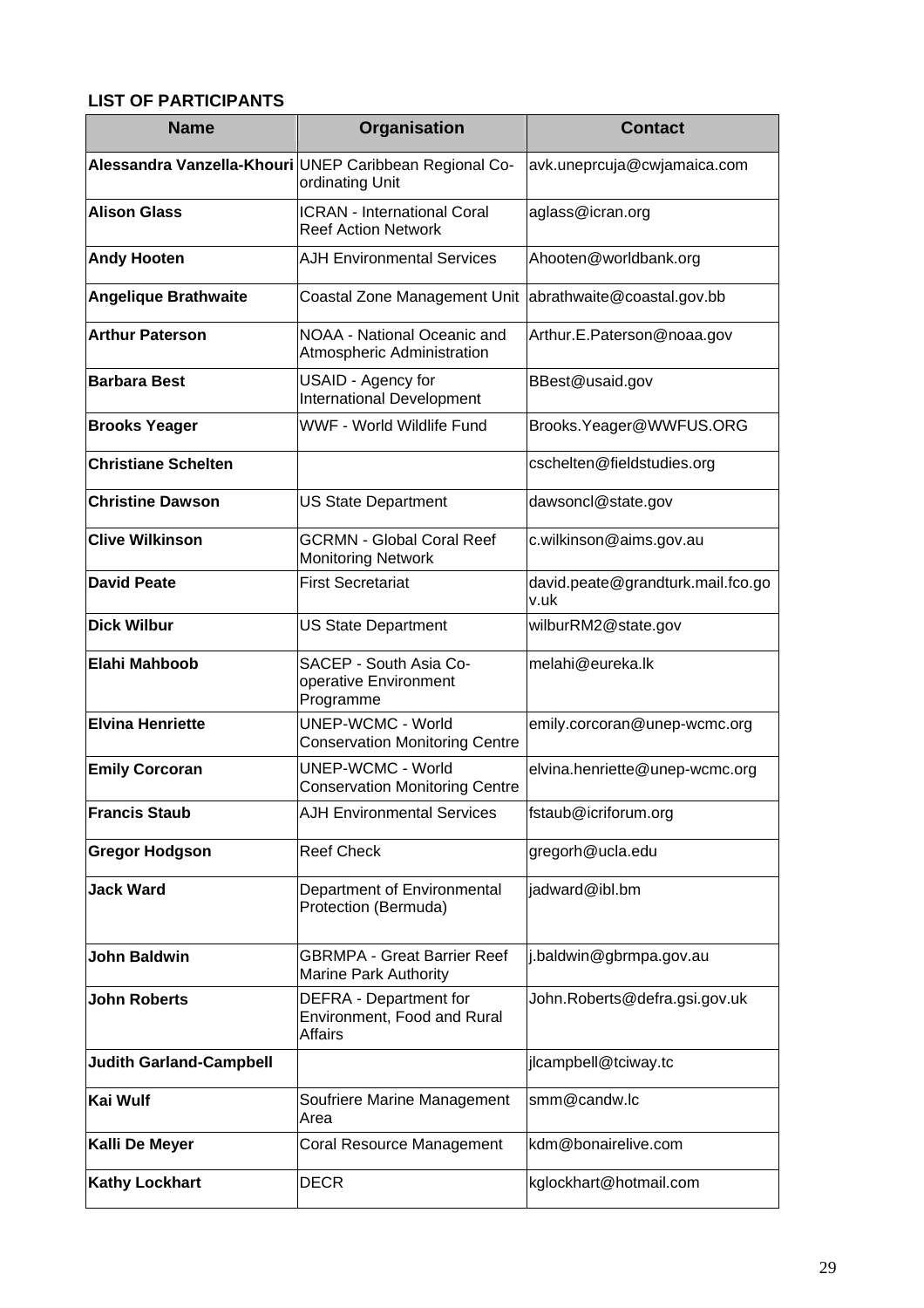| Keisuke Takahashi                | Ministry of Environment (Japan) keisuke_takahashi@env.go.jp                        |                                 |
|----------------------------------|------------------------------------------------------------------------------------|---------------------------------|
| <b>Krishna Desai</b>             | National Environment and<br>Planning Agency (Jamaica)                              | KDESAI@NEPA.GOV.JM              |
| <b>Mai Britt Knoph</b>           | Ministry of the Environment<br>(Norway)                                            | mai.britt.knoph@md.dep.no       |
| <b>Margarita Astralaga</b>       | Ramsar Convention on<br>Wetlands (Secretariat)                                     | astralaga@ramsar.org            |
| <b>Mark Parrish</b>              | <b>Big Blue Unlimited/WATCI</b>                                                    | mark@bigblueunlimited.com       |
| <b>Michael Schleyer</b>          | Oceanographic Research<br>Institute                                                | schleyer@ori.org.za             |
| <b>Miguel Jorge</b>              | WWF - World Wildlife Fund                                                          | miguel.jorge@wwfus.org          |
| <b>Michelle Fulford-Gardiner</b> | DECR/PAD                                                                           | mgardiner@gov.tc                |
| <b>Mike Pienkowski</b>           | <b>UK Overseas Territories</b><br><b>Conservation Forum</b>                        | pienkowski@cix.co.uk            |
| <b>Nadia Bood</b>                | Coastal Zone Management<br>Authority and Institute                                 | czmbze@btl.net                  |
| <b>Nohora Galvis</b>             |                                                                                    | nohora_galvis@ecoportal.zzn.com |
| Nyawira Muthiga                  | WCS - Kenya Wildlife Service                                                       | nmuthiga@wcs.org                |
| <b>Paul Hoetjes</b>              | Ministry of Public Health and<br>Social Development -<br>Department of Environment | milvomil@cura.net               |
| <b>Robert Baldi</b>              | DEFRA - Department for<br>Environment, Food and Rural<br><b>Affairs</b>            | Robert.Baldi@defra.gsi.gov.uk   |
| <b>Robert Canning</b>            | DEFRA - Department for<br>Environment, Food and Rural<br><b>Affairs</b>            | robert.canning@defra.gsi.gov.uk |
| <b>Robert Cudney</b>             | <b>Comision Nacional de Areas</b><br>Naturales Protegidas                          | rocudney@conanp.gob.mx          |
| <b>Robert Ginsburg</b>           | University of Miami (AGRRA)                                                        | rginsburg@rsmas.miami.edu       |
| <b>Rolph Payet</b>               | Ministry of Environment<br>(Seychelles)                                            | rolph@seychelles.sc             |
| <b>Robert Wild</b>               | DFID - Co-management adviser                                                       | rwildpad@tciway.tc              |
| <b>Scot Frew</b>                 | NOAA - National Oceanic and<br>Atmospheric Administration                          | Scot.Frew@noaa.gov              |
| <b>Sian Owen</b>                 | WWF - World Wildlife Fund                                                          | SOwen@wwf.nl                    |
| <b>Stefan Hain</b>               | <b>UNEP-CRU - Coral Reef Unit</b>                                                  | stefan.hain@unep-wcmc.org       |
| <b>Susanna Scott</b>             | Department of Fisheries (St.<br>Lucia)                                             | deptfish@slumaffe.org           |
| Tadashi Kimura                   | Japan Wildlife Research Centre                                                     | tkimura@jwrc.or.jp              |
| <b>Tatun Fisher</b>              | DECR/PAD                                                                           | tfisherpad@tciway.tc            |
| <b>Wesley Cleveaux</b>           | <b>DECR</b>                                                                        | DeCRSouth@tciway.tc             |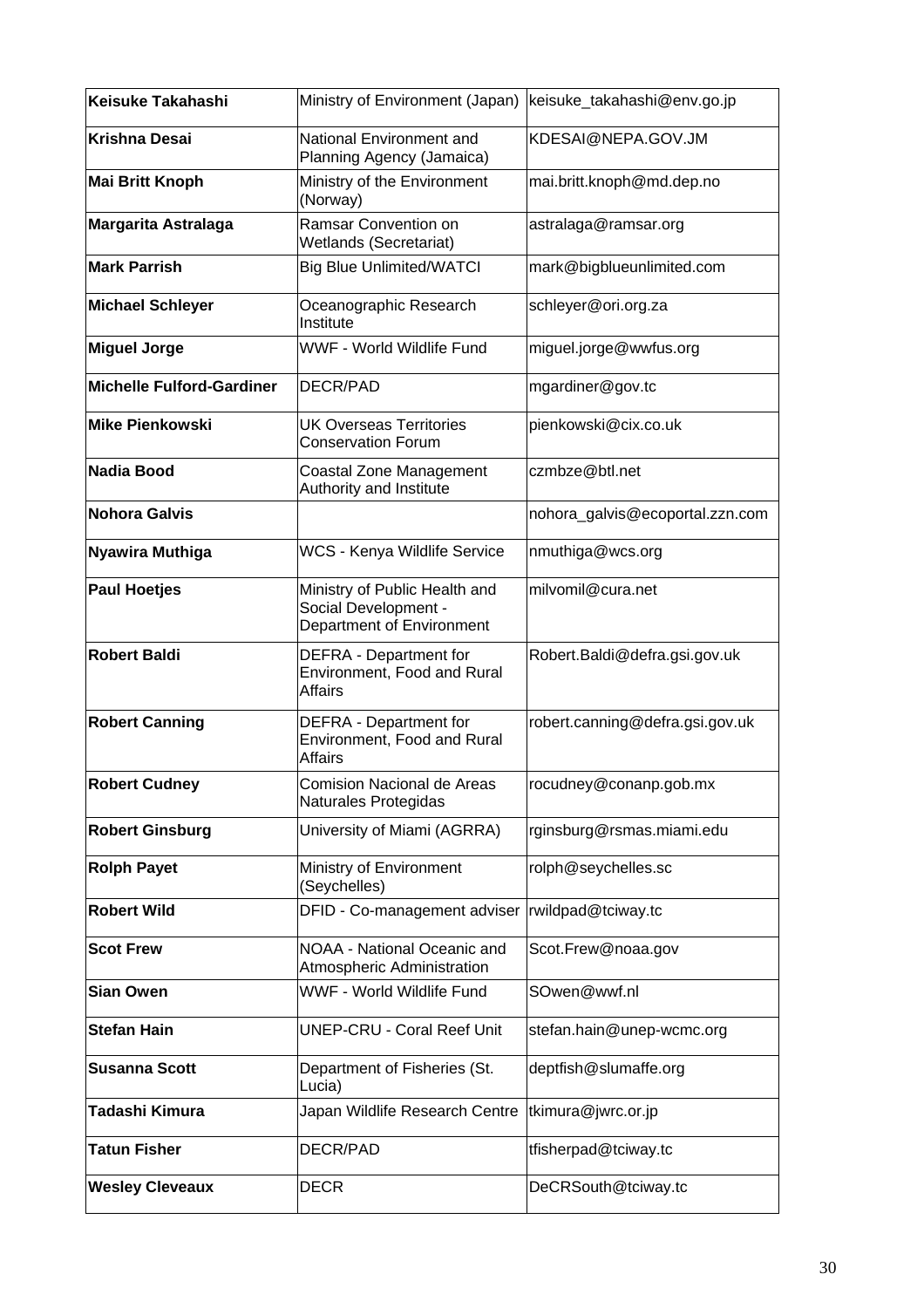# <span id="page-30-0"></span>**LIST OF PARTICIPANTS ABSENT WITH APOLOGY**

| <b>Name</b>                | Organisation                                                                                    | <b>Contact</b>                                |
|----------------------------|-------------------------------------------------------------------------------------------------|-----------------------------------------------|
| <b>Alan Strong</b>         | NOAA - National Oceanic and<br><b>Atmospheric Administration</b>                                | Alan.E.Strong@noaa.gov                        |
| <b>Angel Alcala</b>        | ICRAN - International Coral Reef suakcrem@yahoo.com<br><b>Action Network</b>                    |                                               |
| <b>Arcadio Cruz</b>        | FAO - UN Food and Agriculture<br>Organisation                                                   | arcadiocruz@field.fao.org                     |
| Arjan Rajasuriya           | <b>National Aquatic Resources</b><br><b>Research and Development</b><br>Agency                  | arjanrajasuriya@hotmail.com                   |
| <b>Beverly Wade</b>        | <b>Fisheries Administrator</b>                                                                  | species@btl.net                               |
| <b>Brian Huse</b>          | <b>ICRIN - International Coral Reef</b><br><b>Information Network</b>                           | bhuse@coral.org                               |
| <b>Cameron Hay</b>         | <b>GCRMN (Southwest Pacific and</b><br>Melanesia Node)                                          | yaya_f@usp.ac.fj                              |
| <b>Carl Lundin</b>         | IUCN Global Marine Programme CGL@IUCN.ORG                                                       |                                               |
| Christopher A. Muhando     |                                                                                                 | muhando@ims.udsm.ac.tz                        |
| <b>David Souter</b>        | <b>CORDIO - Coral Reef</b><br>Degredation in the Indian Ocean                                   | souter@pi.se                                  |
| <b>Dinah nichols</b>       | Responsible Tourism<br>Foundation                                                               | Dinah.nichols@tiscali.co.uk                   |
| <b>Ed Green</b>            | <b>UNEP-WCMC - World</b><br><b>Conservation Monitoring Centre</b>                               | ed.green@unep-wcmc.org                        |
| <b>Eknath Muley</b>        | Ministry of Environment and<br>Forests (India)                                                  | muley@del3.vsnl.net.in                        |
| <b>Genevieve Verbrugge</b> | Ministry of Environment and<br>Spatial Planning (France)                                        | genevieve.verbrugge@environnemen<br>t.gouv.fr |
| <b>Gina Ebanks-Petrie</b>  |                                                                                                 | gina.ebanks-petrie@gov.ky                     |
| <b>Giulia Carbone</b>      | UNEP-DTIE - Division of<br>Technology, Industry and<br>Economics                                | gcarbone@unep.fr                              |
| <b>Håkan Berg</b>          | SIDA - Swedish International<br>Development Co-operation<br>Agency                              | hakan.berg@sida.se                            |
| Hassan Mohammadi           | <b>ROPME</b>                                                                                    | ropme@qualitynet.net                          |
| <b>Iouri Oliounine</b>     | <b>IOI</b> - International Ocean<br>Institute                                                   | ioihq@ioihq.org.mt                            |
| <b>James Spurgeon</b>      | Jacobs Ltd                                                                                      | james.spurgeon@jacobs.com                     |
| <b>Jamie Oliver</b>        | <b>ICLARM - The World Fish</b><br>Centre                                                        | J.Oliver@cgiar.org                            |
| <b>John McManus</b>        | <b>RSMAS - Rosenthiel School for</b><br>Marine and Atmospheric<br>Science (University of Miami) | jmcmanus@rsmas.miami.edu                      |
| <b>John R Turner</b>       | School of Ocean Sciences -<br>University of Wales, Bangor                                       | J.turner@bangor.ac.uk                         |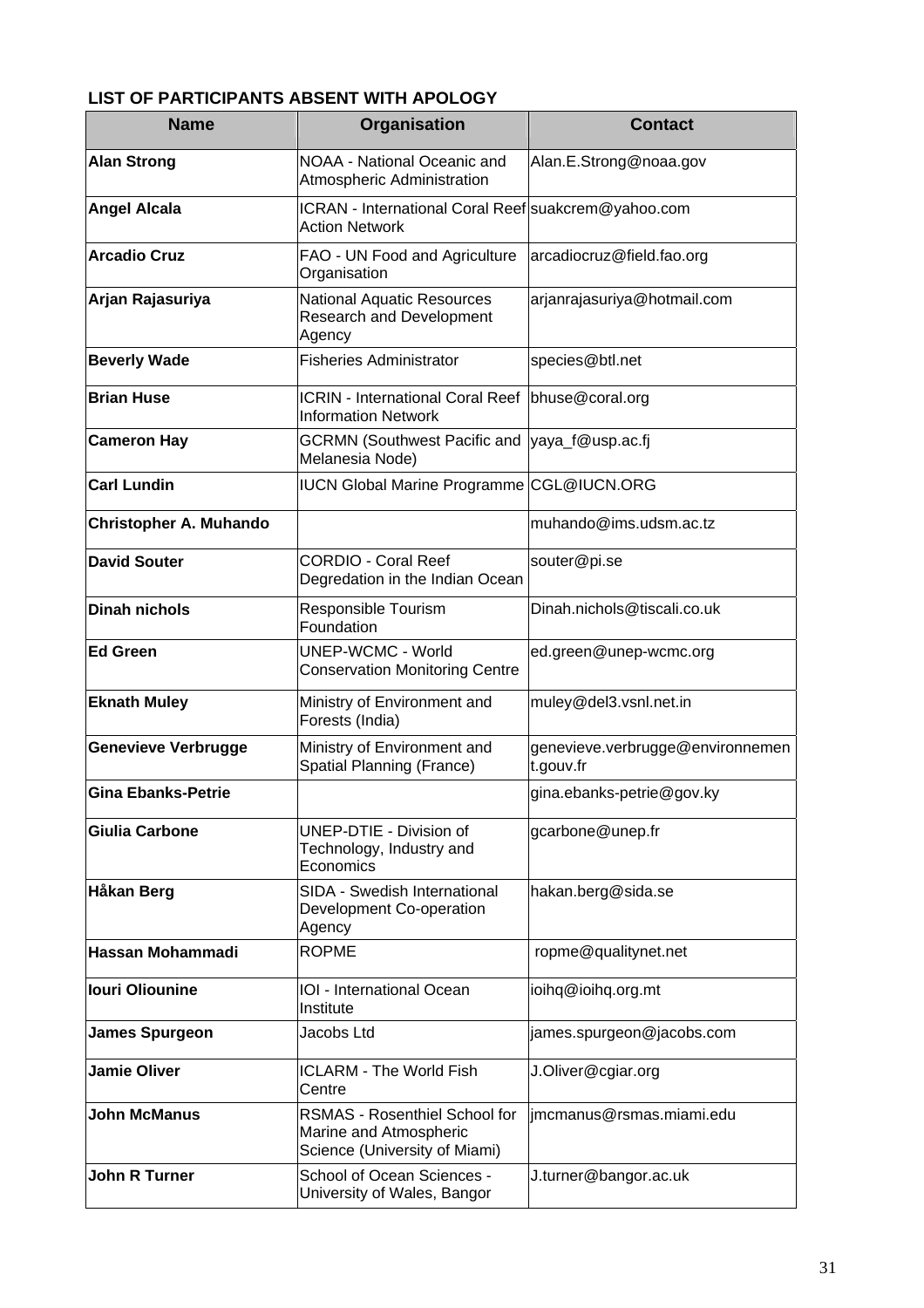| <b>Julian Barbiere</b>     | <b>UNESCO Intergovernmental</b><br>Oceanographic Commission                          | j.barbiere@unesco.org                                                    |
|----------------------------|--------------------------------------------------------------------------------------|--------------------------------------------------------------------------|
| <b>Kirstin Martin</b>      | <b>IUCN</b>                                                                          | kirsten.martin@iucn.org                                                  |
| <b>Koleoso Olusegun</b>    |                                                                                      | segecole@yahoo.com                                                       |
| <b>Kristian Teleki</b>     | <b>ICRAN - International Coral</b><br><b>Reef Action Network</b>                     | Kteleki@icran.org                                                        |
| Lauretta Burke             | WRI - World Resources Institute                                                      | lauretta@wri.org                                                         |
| <b>Loke Ming Chou</b>      | <b>GCRMN (SE Asia / East Asian</b><br>Seas Node)                                     | dbsclm@nus.edu.sg                                                        |
| <b>Marea Hatziolos</b>     | World Bank                                                                           | mhatziolos@worldbank.org                                                 |
| <b>Marjo Vierros</b>       | CBD - Convention on Biological<br>Diversity (Secretariat)                            | marjo.vierros@biodiv.org                                                 |
| <b>Mary Power</b>          | SPREP - South Pacific Regional   maryp@sprep.org.ws<br><b>Environment Programme</b>  |                                                                          |
| <b>Meriwhether Wilson</b>  | ICRAN - International Coral Reef meriwether wilson@ed.ac.uk<br><b>Action Network</b> |                                                                          |
| Mohammed M. A. Kotb        | <b>Suez Canal University</b>                                                         | kotb13@ismailia.ie-eg.com                                                |
| Natarajan Ishwaran         | UNESCO World Heritage Centre n.ishwaran@unesco.org                                   |                                                                          |
| <b>Nelson Andrade</b>      | <b>UNEP Caribbean Regional Co-</b><br>ordinating Unit                                | nac.uneprcuja@cwjamaica.com                                              |
| Nicholas Polunin           | <b>ISRS - International Scientific</b><br>Reef Studies (University of<br>Newcastle)  | N.Polunin@newcastle.ac.uk                                                |
| <b>Ning Purnomohadi</b>    | <b>State Ministry for Environment</b><br>(Indonesia)                                 | prasetyo@centrin.net.id                                                  |
| Ole Vestergaard            | UNESCO Intergovernmental<br>Oceanographic Commission                                 | o.vestergaard@unesco.org                                                 |
| Oluyemisi Oloruntuyi       | MSC - Marine Stewardship<br>Council                                                  | Oluyemisi.Oloruntuyi@msc.org                                             |
| <b>Paul Holthus</b>        |                                                                                      | MAC - Marine Aquarium Council   paul.holthus@aquariumcouncil.org         |
| <b>Peter Bridgewater</b>   | Ramsar Convention on Wetlands (Secretariat)                                          |                                                                          |
| <b>Prasantha Diaz</b>      | SACEP - South Asia Co-<br>operative Environment<br>Programme                         | pd_sacep@eureka.lk                                                       |
| <b>René Coenen</b>         | <b>IMO - International Maritime</b><br>Organisation                                  | RCOENEN@imo.org                                                          |
| <b>Richard Kenchington</b> | <b>Action Network</b>                                                                | ICRAN - International Coral Reef richard.kenchington@netspeed.com.a<br>u |
| <b>Robert Jara</b>         | Department of Environment and<br><b>Natural Resources</b>                            | rjara@denr.gov.ph                                                        |
| <b>Rodney Galama</b>       | Department of Environment and<br>Conservation                                        | rjgalama@hotmail.com                                                     |
| <b>Serge Garcia</b>        | FAO - UN Food and Agriculture<br>Organisation                                        | serge.garcia@fao.org                                                     |